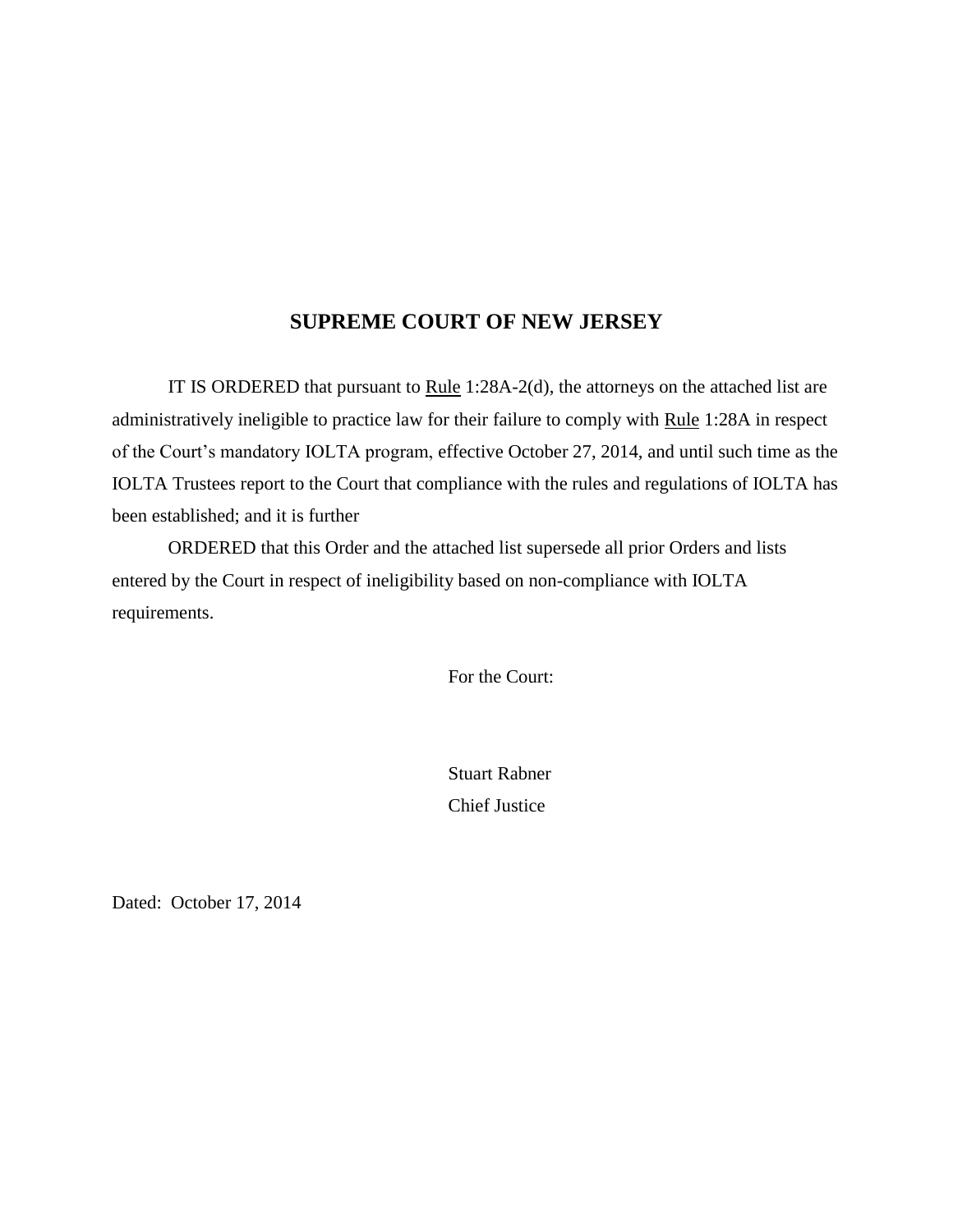# **NOTICE TO THE BAR**

#### *Re: IOLTA Ineligible List*

The Supreme Court has entered an Order declaring attorneys who have not complied with the mandatory IOLTA program to be administratively ineligible to practice law. The Court's Order, which takes effect October 27, 2014, and the list of ineligible attorneys are being published with this Notice.

Attorneys on the IOLTA ineligibility list will remain there until in full compliance with the requirements of Rule 1:28A-2 and the IOLTA Trustees so report to the Court.

Questions should be addressed to:

*Ms. Ellen Ferrise, Executive Director IOLTA Fund of the Bar of New Jersey One Constitution Square New Brunswick NJ 08901-1500 (732) 247-8222*

> Mark Neary, Esquire Clerk of the Supreme Court

Dated: October 17, 2014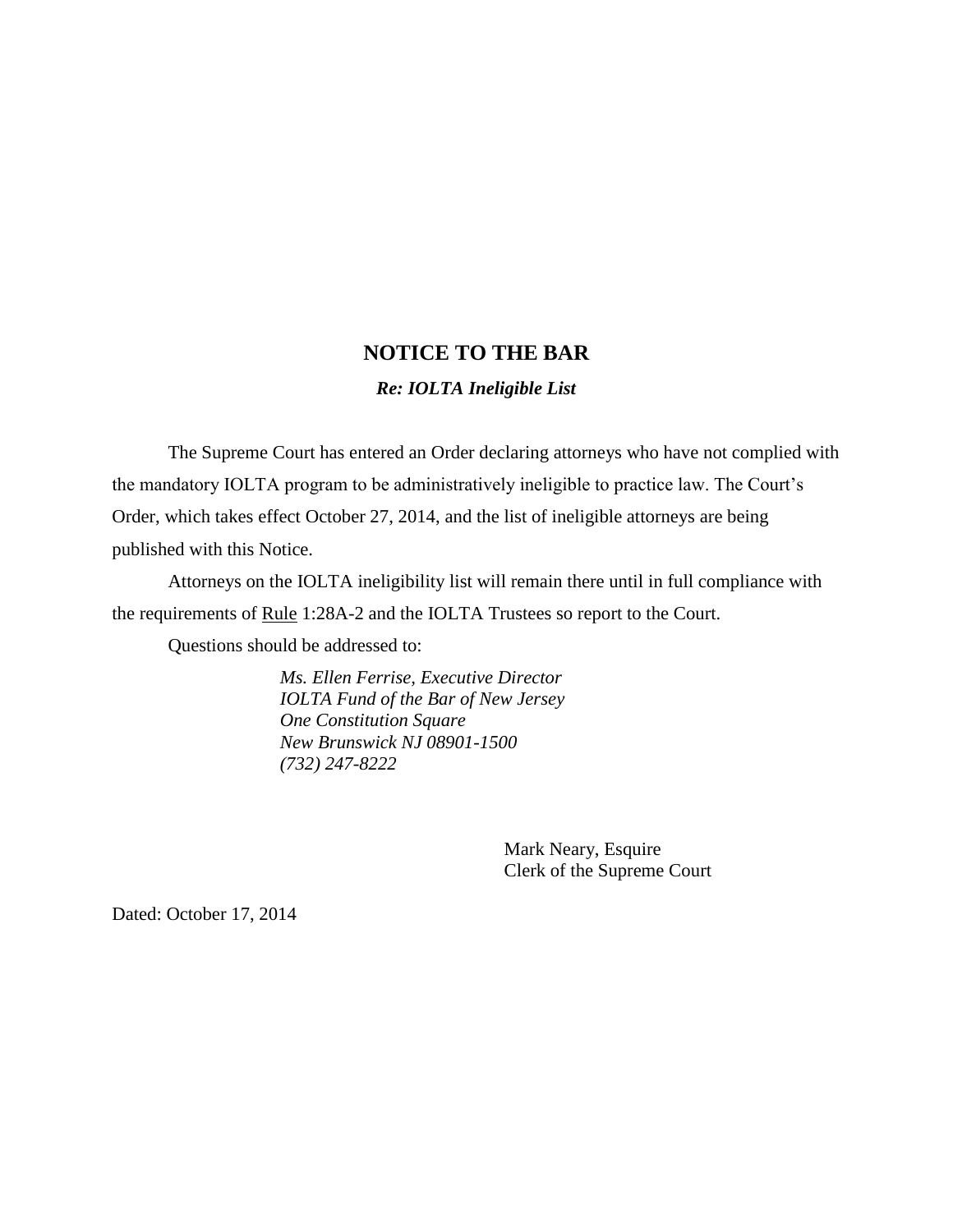| <b>Last Name</b>  | <b>First Name</b> | <b>Middle Name</b><br><b>Suffix</b> | <b>Year Admitted</b> |
|-------------------|-------------------|-------------------------------------|----------------------|
| ABATEMARCO        | <b>JOHN</b>       | M                                   | 1987                 |
| ABONGWA           | EMMANUEL          | $\mathsf{N}$                        | 1992                 |
| ABRAMSON          | <b>LORETTA</b>    | D                                   | 2006                 |
| ABRASH            | <b>ANN</b>        |                                     | 2008                 |
| <b>ACCIAVATTI</b> | <b>DIANE</b>      | <b>MARIE</b>                        | 1984                 |
| <b>ADAMS</b>      | <b>AMINA</b>      | $\mathsf{R}$                        | 2009                 |
| <b>ADAMS</b>      | <b>JEFFREY</b>    | M                                   | 1990                 |
| <b>AFTAB</b>      | <b>PARRY</b>      |                                     | 1984                 |
| <b>AGNIFILO</b>   | <b>MARC</b>       | A                                   | 2006                 |
| <b>AGULNICK</b>   | <b>PETER</b>      | M                                   | 1998                 |
| <b>AHMUTY</b>     | <b>JOHN</b>       | $\mathsf{R}$                        | 1978                 |
| <b>ALTEMUS</b>    | <b>ROBERT</b>     | <b>PETER</b>                        | 1988                 |
| AMBERGER          | <b>RICHARD</b>    | <b>JOHN</b>                         | 1998                 |
| AMEDEE            | <b>JACQUELINE</b> |                                     | 1999                 |
| <b>ANAH</b>       | PAMELA            | <b>MAUREEN</b>                      | 2002                 |
| <b>ANDERSON</b>   | <b>KRISTIN</b>    |                                     | 1999                 |
| ANNESE            | <b>TERRANCE</b>   | <b>WILLIAM</b>                      | 1996                 |
| ANSELMO           | <b>JOHN</b>       | Α                                   | 2008                 |
| <b>ANSETTI</b>    | <b>VINCENT</b>    | M                                   | 2005                 |
| APPEL             | <b>EDWARD</b>     | <b>GEORGE</b>                       | 1988                 |
| <b>AREFIN</b>     | <b>DEWAN</b>      | $\mathsf{N}$                        | 2003                 |
| ARMENANTE         | <b>FRANK</b>      | P                                   | 1972                 |
| <b>ARONOWITZ</b>  | <b>MARK</b>       | H                                   | 2003                 |
| ARRECHEA          | <b>ELIO</b>       | A                                   | 1975                 |
| <b>ARTUSO</b>     | <b>MICHAEL</b>    | <b>JOSEPH DE</b>                    | 1986                 |
| <b>ATKINS</b>     | <b>PATRICIA</b>   | B                                   | 1979                 |
| <b>AVEDISSIAN</b> | <b>DAVID</b>      | Α                                   | 1997                 |
| <b>AVILES</b>     | <b>JORGE</b>      | L                                   | 1981                 |
| AYALA             | <b>WILLIAM</b>    | <b>JOHN</b>                         | 2007                 |
| <b>BAGDIS</b>     | B                 | JAY                                 | 1986                 |
| <b>BAHARLIAS</b>  | ANDREW            | D                                   | 1997                 |
| <b>BAKER</b>      | <b>ANITA</b>      |                                     | 2002                 |
| <b>BAKER</b>      | <b>THOMAS</b>     | H                                   | 1990                 |
| <b>BALILE</b>     | <b>SOFIA</b>      |                                     | 2003                 |
| <b>BALZANO</b>    | <b>MICHAEL</b>    | <b>THOMAS</b>                       | 2009                 |
| <b>BANTA</b>      | <b>EUGENE</b>     | M                                   | 1974                 |
| <b>BARATTI</b>    | <b>MARK</b>       | <b>ANTHONY</b>                      | 1990                 |
| <b>BARGER</b>     | PAUL              | ${\sf N}$                           | 2003                 |
| <b>BARNES</b>     | <b>BRAY</b>       | <b>BRUCE</b>                        | 1985                 |
| <b>BARNES</b>     | <b>ELISA</b>      | <b>ANN</b>                          | 1985                 |
| <b>BARNETT</b>    | <b>KEITH</b>      | <b>SCOTT</b>                        | 1986                 |
| <b>BARR</b>       | <b>FRANK</b>      | F                                   | 1978                 |
| <b>BARR</b>       | <b>JEFFREY</b>    | <b>ALAN</b>                         | 1983                 |
| <b>BARRETT</b>    | <b>BRIAN</b>      | P                                   | 2006                 |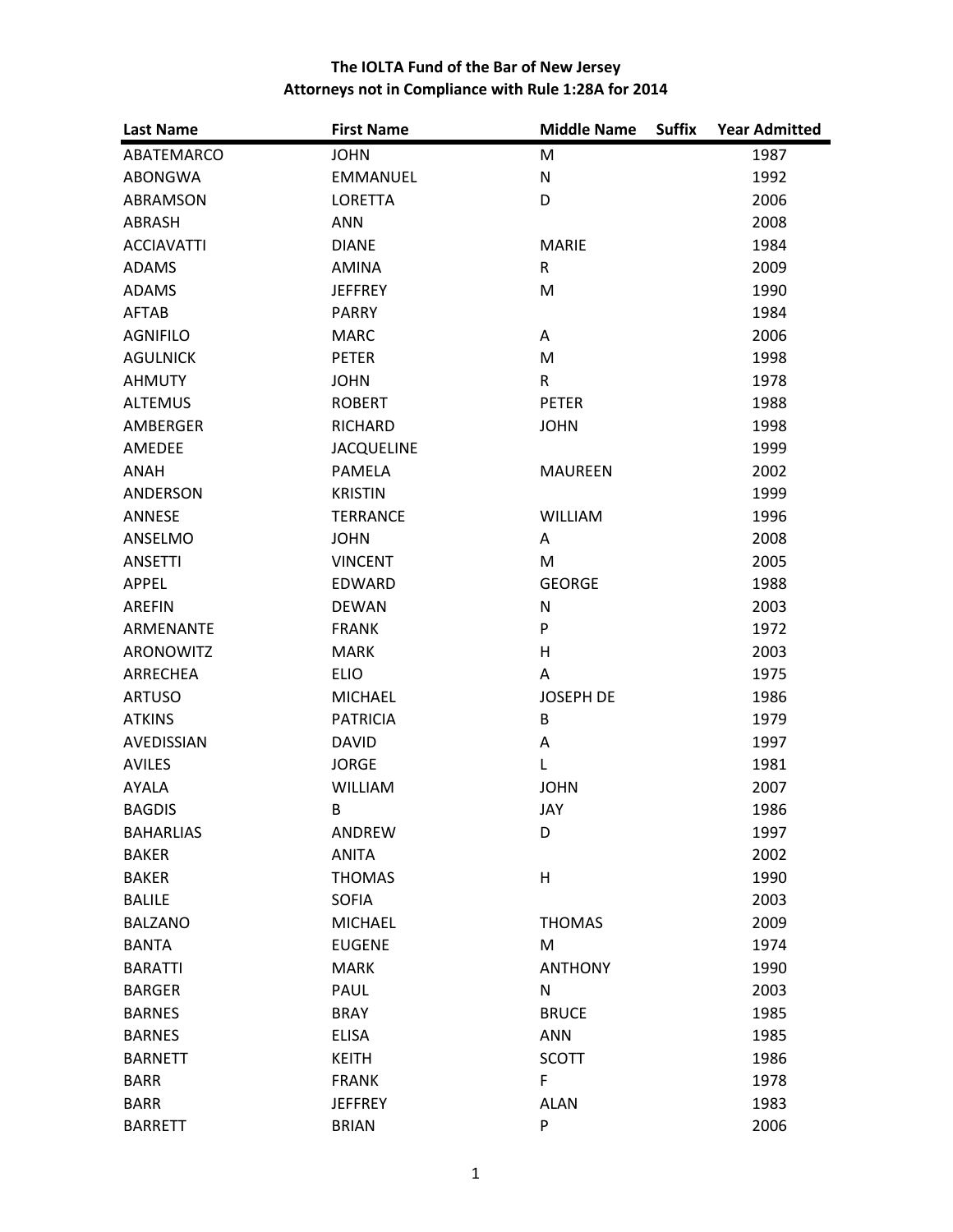| <b>Last Name</b>  | <b>First Name</b>  | <b>Middle Name</b> | <b>Suffix</b> | <b>Year Admitted</b> |
|-------------------|--------------------|--------------------|---------------|----------------------|
| <b>BARTOLINO</b>  | <b>PETER</b>       | <b>CHRISTOPH</b>   |               | 1997                 |
| <b>BASHIR</b>     | MUHAMMAD           |                    |               | 1985                 |
| <b>BASNER</b>     | <b>CHRISTOPHER</b> | J                  |               | 2008                 |
| <b>BASS</b>       | <b>THOMAS</b>      | J                  |               | 1982                 |
| <b>BATE</b>       | <b>THOMAS</b>      | <b>BOWEN</b>       | Jr.           | 1988                 |
| <b>BATTAGLIA</b>  | <b>THOMAS</b>      | A                  |               | 1975                 |
| <b>BAUMHOLTZ</b>  | <b>MARK</b>        | $\sf S$            |               | 1990                 |
| <b>BEINHAKER</b>  | <b>DORE</b>        | R                  |               | 1978                 |
| <b>BEN-ARI</b>    | <b>ARIK</b>        | <b>TZVI</b>        |               | 2006                 |
| <b>BENECKE</b>    | <b>JOEL</b>        | EDWARD             |               | 2008                 |
| <b>BENEDETTO</b>  | <b>CONRAD</b>      | J                  |               | 1981                 |
| <b>BENJAMIN</b>   | <b>MARNIE</b>      | <b>GREENBERG</b>   |               | 2009                 |
| <b>BERGAMOTTO</b> | <b>NICHOLAS</b>    |                    |               | 1994                 |
| <b>BERKELEY</b>   | <b>CHARLES</b>     | <b>CHRISTOPH</b>   |               | 1989                 |
| <b>BERMAN</b>     | <b>DAVID</b>       | <b>CHARLES</b>     |               | 1986                 |
| <b>BERMAN</b>     | <b>MICHAEL</b>     | <b>ALAN</b>        |               | 1991                 |
| <b>BERMINGHAM</b> | <b>BEVIN</b>       | B                  |               | 2003                 |
| <b>BERNSTEIN</b>  | <b>JORDAN</b>      | R                  |               | 2005                 |
| <b>BERNSTEIN</b>  | <b>MICHAEL</b>     | <b>IRA</b>         |               | 1997                 |
| <b>BETTS</b>      | <b>RYAN</b>        |                    |               | 2001                 |
| BIERBAUM          | <b>MARTIN</b>      | A                  |               | 1975                 |
| <b>BITTERMAN</b>  | <b>ELIZABETH</b>   | <b>KOLODNER</b>    |               | 2010                 |
| <b>BLACK</b>      | <b>BARBARA</b>     | <b>ELLEN</b>       |               | 1985                 |
| <b>BLACKSON</b>   | <b>KECIA</b>       | SHAWN              |               | 1999                 |
| <b>BLANCH</b>     | PHILIP             | $\mathsf F$        |               | 1967                 |
| <b>BLOCK</b>      | <b>BARRY</b>       | $\mathsf S$        |               | 1979                 |
| <b>BLOMBERG</b>   | <b>TROY</b>        | G                  |               | 1986                 |
| <b>BLOMQUIST</b>  | <b>JOHN</b>        | <b>DANIEL</b>      |               | 1991                 |
| <b>BLOOM</b>      | <b>NEIL</b>        | ADAM               |               | 1996                 |
| <b>BLUNT</b>      | <b>JOHN</b>        | LOUIS              |               | 1988                 |
| <b>BOND</b>       | <b>JASON</b>       | Α                  |               | 1992                 |
| <b>BONDAR</b>     | <b>ROBERT</b>      |                    |               | 2006                 |
| <b>BORSEN</b>     | <b>ANDREW</b>      | J                  |               | 2006                 |
| <b>BOSLEY</b>     | <b>FRANK</b>       | <b>THOMAS</b>      |               | 2004                 |
| <b>BOZZA</b>      | <b>MAC</b>         |                    |               | 2012                 |
| <b>BRADLEY</b>    | <b>DANTE</b>       | <b>JOSEPH</b>      |               | 2007                 |
| <b>BRAND</b>      | <b>MICHAEL</b>     |                    |               | 2009                 |
| <b>BRANDMAYR</b>  | <b>RONALD</b>      | J                  | Jr.           | 2002                 |
| <b>BRANIGAN</b>   | <b>SEAN</b>        | <b>LAWRENCE</b>    |               | 2005                 |
| <b>BREEN</b>      | <b>EDWARD</b>      |                    |               | 1999                 |
| <b>BREGMAN</b>    | SAMUEL             | M                  |               | 2008                 |
| <b>BRESCIA</b>    | <b>ROBERT</b>      | T                  |               | 1976                 |
| <b>BRESLIN</b>    | <b>MICHAEL</b>     | <b>EDWARD</b>      |               | 1999                 |
| <b>BRETT</b>      | <b>CHRISTOPHER</b> | M                  |               | 2009                 |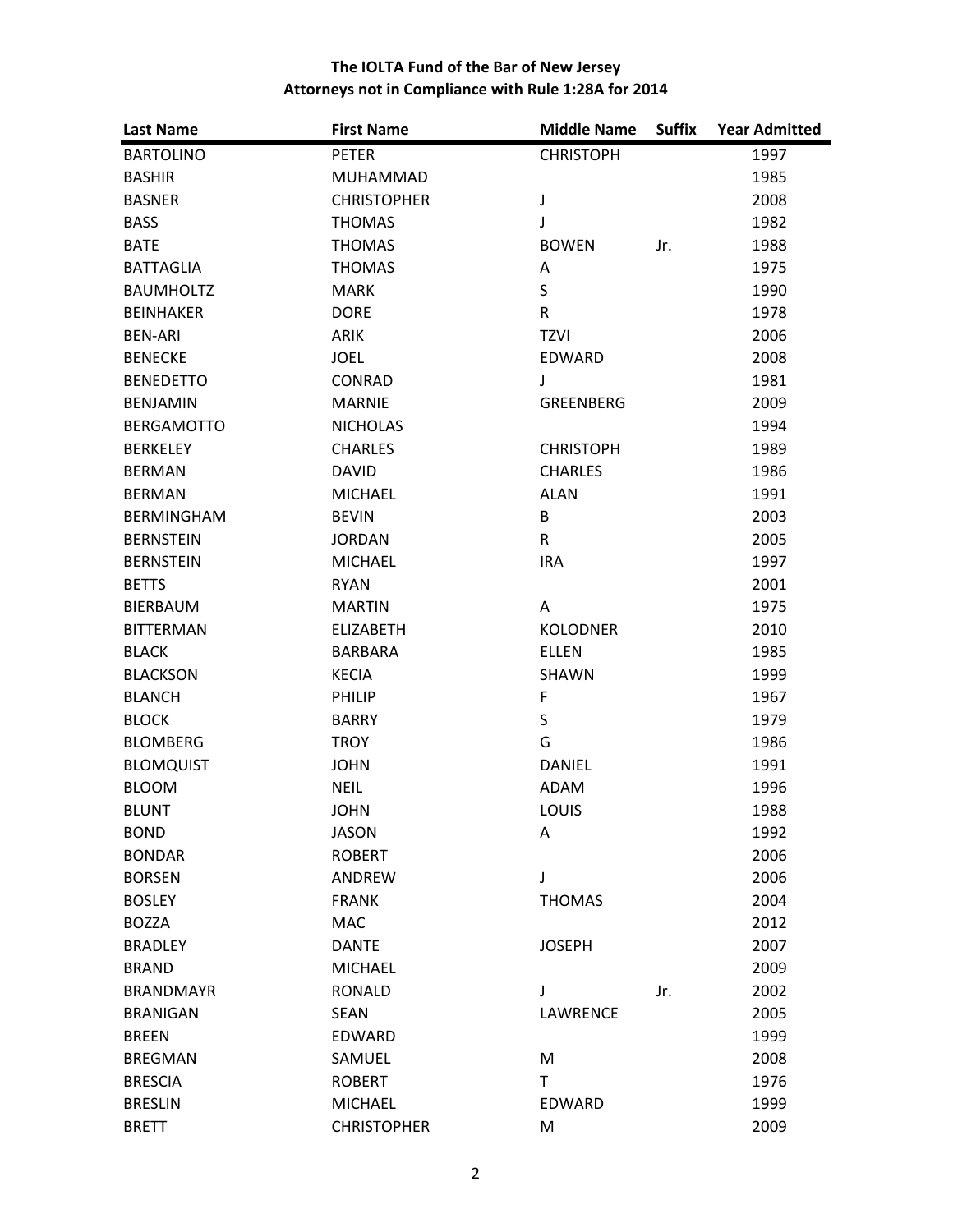| <b>Last Name</b>     | <b>First Name</b> | <b>Middle Name</b><br><b>Suffix</b> | <b>Year Admitted</b> |
|----------------------|-------------------|-------------------------------------|----------------------|
| <b>BROGAN</b>        | <b>GEORGE</b>     | J                                   | 1980                 |
| <b>BROMBERG</b>      | <b>JODI</b>       |                                     | 2005                 |
| <b>BROOKS</b>        | <b>FREDERIC</b>   | H                                   | 1982                 |
| <b>BRUNO</b>         | <b>VINCENT</b>    | J                                   | 1985                 |
| <b>BUGGY</b>         | <b>ALICE</b>      | <b>MARIE</b>                        | 2011                 |
| <b>BUNN</b>          | <b>TORY</b>       | A                                   | 2007                 |
| <b>BUONAGURO</b>     | <b>MICHAEL</b>    | <b>JOHN</b>                         | 1988                 |
| <b>BURNHAM</b>       | <b>JONATHAN</b>   | G                                   | 2001                 |
| <b>BUSICHIO</b>      | <b>EDWARD</b>     | P                                   | 1976                 |
| <b>BUTLER</b>        | <b>JOHN</b>       | $\mathsf C$                         | 1978                 |
| <b>BYUN</b>          | <b>JINSUK</b>     |                                     | 2000                 |
| <b>CADENA</b>        | <b>JOHANNA</b>    | M                                   | 2008                 |
| <b>CALLE</b>         | <b>GRACE</b>      | <b>VICTORIA</b>                     | 1998                 |
| <b>CALPIN</b>        | <b>BRIAN</b>      | LE BON                              | 2001                 |
| <b>CAMBRIA</b>       | <b>IDA</b>        |                                     | 1985                 |
| CANDELARIO           | <b>MARY ANN</b>   |                                     | 1993                 |
| <b>CAPRIGLIONE</b>   | <b>SCOTT</b>      | <b>JOSEPH</b>                       | 1988                 |
| <b>CARDILLO</b>      | <b>CATHY</b>      | <b>CHRISTINA</b>                    | 1997                 |
| <b>CARMEN</b>        | <b>KATHLEEN</b>   | P                                   | 1984                 |
| <b>CARRARA</b>       | <b>NICOLE</b>     | M                                   | 2005                 |
| <b>CASSIDY</b>       | <b>SCOTT</b>      | ANDREW                              | 1990                 |
| <b>CASSIERE</b>      | <b>ADRIANNA</b>   |                                     | 2005                 |
| CASTIGLIONE          | <b>FRANK</b>      | ${\sf P}$                           | 1993                 |
| <b>CATOVIC</b>       | SAMI              | <b>ISMET</b>                        | 1999                 |
| <b>CAUFIELD</b>      | <b>DENNIS</b>     | <b>MICHAEL</b>                      | 1993                 |
| <b>CELLINO</b>       | <b>PETER</b>      | <b>ROY</b>                          | 2004                 |
| <b>CHANG</b>         | <b>TONY</b>       | $\mathsf C$                         | 1990                 |
| <b>CHAZIN</b>        | <b>DANIEL</b>     | D                                   | 1975                 |
| <b>CHEUNG</b>        | <b>ELAINE</b>     | <b>YIMING</b>                       | 2007                 |
| <b>CHIARAVALLOTI</b> | <b>NICHOLAS</b>   | Α                                   | 1998                 |
| <b>CHIN</b>          | <b>JENIFER</b>    | M                                   | 1991                 |
| <b>CHIN</b>          | <b>KENNETH</b>    |                                     | 1993                 |
| <b>CHIPPERSON</b>    | AMY               | $\sf S$                             | 1995                 |
| <b>CHISHOLM</b>      | <b>JOCELYN</b>    | $\mathsf{C}$                        | 1995                 |
| CHO                  | SARAH             | Υ                                   | 2008                 |
| <b>CHOUDHRY</b>      | <b>KIREN</b>      |                                     | 2010                 |
| <b>CHOY</b>          | LANA              |                                     | 1988                 |
| <b>CHRISNER</b>      | <b>ERIC</b>       | <b>JOHN</b>                         | 2009                 |
| CHU                  | <b>RICKY</b>      | W                                   | 2005                 |
| <b>CHUN</b>          | <b>HOWARD</b>     | $\mathsf{C}$                        | 2006                 |
| <b>CLAFFEY</b>       | <b>KEVIN</b>      | <b>PATRICK</b>                      | 1988                 |
| <b>CLARK</b>         | <b>GLENNIS</b>    | LA RUE                              | 1982                 |
| <b>CLARK</b>         | <b>HUGH</b>       | <b>CURTIS</b>                       | 1985                 |
| <b>CLARK</b>         | KIMBERLY          |                                     | 2003                 |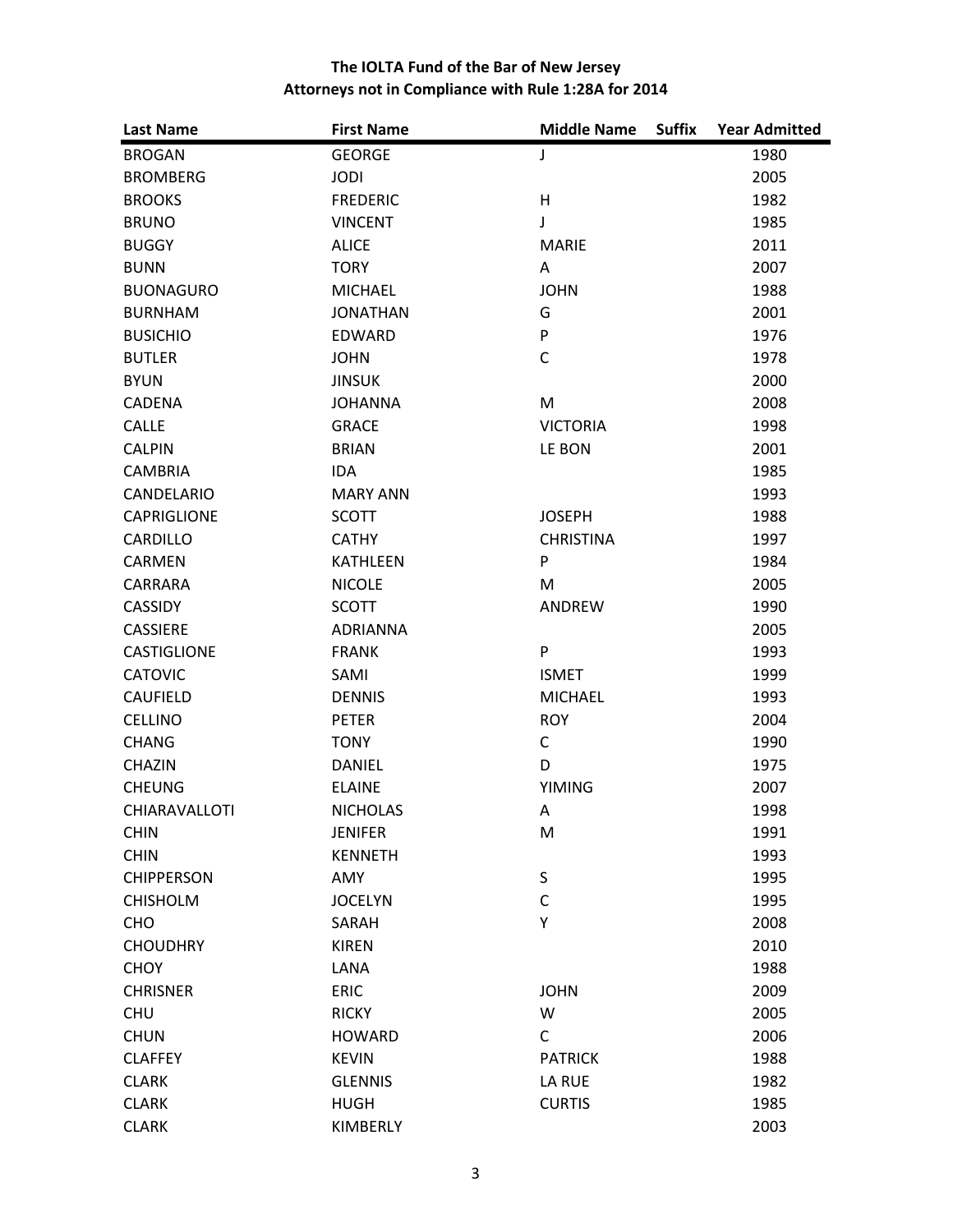| <b>Last Name</b>    | <b>First Name</b> | <b>Middle Name</b> | <b>Suffix</b> | <b>Year Admitted</b> |
|---------------------|-------------------|--------------------|---------------|----------------------|
| <b>CLAUSEN</b>      | PAUL              | <b>FRANKLIN</b>    |               | 1982                 |
| <b>CLEARY</b>       | <b>WILLIAM</b>    | <b>PAYTON</b>      |               | 1987                 |
| <b>COFFEY</b>       | <b>GREGORY</b>    | <b>JOSEPH</b>      |               | 1987                 |
| <b>COHEN</b>        | <b>BARRY</b>      | <b>CHARLES</b>     |               | 1992                 |
| <b>COHEN</b>        | <b>BRYAN</b>      | A                  |               | 1969                 |
| <b>COHEN</b>        | <b>DAVID</b>      | LEWIS              |               | 1991                 |
| <b>COHEN</b>        | <b>JONATHAN</b>   | T.K.               |               | 1989                 |
| <b>COHEN</b>        | <b>JOSEPH</b>     | M                  |               | 2002                 |
| <b>COHEN</b>        | LENARD            | <b>ALAN</b>        |               | 1984                 |
| <b>COHEN</b>        | <b>LISA</b>       | <b>SOROKIN</b>     |               | 1994                 |
| <b>COHEN</b>        | <b>MATTHEW</b>    | L                  |               | 1994                 |
| <b>COLBY</b>        | MAXWELL           | X                  |               | 1975                 |
| <b>COLBY</b>        | <b>ROBERT</b>     | Α                  |               | 2011                 |
| <b>COLON</b>        | <b>RAYMOND</b>    | LOUIS              |               | 1988                 |
| <b>COLRICK</b>      | <b>EDWARD</b>     | F                  | Jr.           | 1974                 |
| <b>COLTON</b>       | SUSAN             | <b>SUDICK</b>      |               | 1996                 |
| <b>CONIGATTI</b>    | <b>THOMAS</b>     | <b>ROBERT</b>      |               | 1996                 |
| <b>CONNELLY</b>     | <b>THOMAS</b>     | ${\sf P}$          |               | 2005                 |
| <b>COOLEY</b>       | <b>JEREMY</b>     | ${\sf P}$          |               | 1981                 |
| <b>COOPER</b>       | <b>KEVIN</b>      | JAY                |               | 1992                 |
| <b>COTE</b>         | <b>RUSSELL</b>    | <b>ERNEST</b>      |               | 2005                 |
| <b>COWELL</b>       | <b>CHRISTINA</b>  | <b>ANN</b>         |               | 1987                 |
| <b>COWHEY</b>       | <b>DAVID</b>      | <b>JOSEPH</b>      |               | 1982                 |
| <b>CRABBE</b>       | <b>FREDERICK</b>  | L                  |               | 1972                 |
| <b>CROCKETT</b>     | LERESSA           |                    |               | 2000                 |
| <b>CUNEO</b>        | <b>CHARLES</b>    | <b>ROBERT</b>      |               | 1992                 |
| <b>CUNNINGHAM</b>   | <b>GAVIN</b>      | <b>ROBERT</b>      |               | 2001                 |
| <b>CUTCHALL</b>     | <b>THOMAS</b>     | T                  |               | 1977                 |
| <b>CUTLER</b>       | <b>JAMES</b>      | M                  |               | 1970                 |
| <b>DANIELS</b>      | <b>ELAN</b>       | <b>MARC</b>        |               | 2004                 |
| DANNEMAN            | <b>GEORGE</b>     | J                  |               | 2002                 |
| <b>DARDEN</b>       | <b>PATRICIA</b>   | Α                  |               | 1975                 |
| D'ARMIENTO          | <b>MARIA</b>      |                    |               | 1994                 |
| <b>DAVIDSON</b>     | <b>AMANDA</b>     | <b>JANE</b>        |               | 1994                 |
| <b>DAVIS</b>        | <b>ERIC</b>       | <b>MITCHELL</b>    |               | 1991                 |
| <b>DAWSON</b>       | <b>PETER</b>      | J                  |               | 1980                 |
| <b>DAYAN</b>        | ADAM              |                    |               | 2008                 |
| <b>DE BERRY</b>     | <b>DAVID</b>      | $\sf S$            |               | 1983                 |
| DE FAZIO            | <b>HUGH</b>       | E                  | Jr.           | 1971                 |
| DE LA REZA          | <b>MERCEDES</b>   |                    |               | 1979                 |
| <b>DE LAURENTIS</b> | <b>BRIAN</b>      | <b>MATTHEW</b>     |               | 1993                 |
| DE LEON             | <b>SHANE</b>      | <b>CHARLES</b>     |               | 1996                 |
| DE LEONARDIS        | <b>FRANCIS</b>    |                    |               | 1980                 |
| DE LORENZO          | <b>MARK</b>       | PAUL               |               | 1992                 |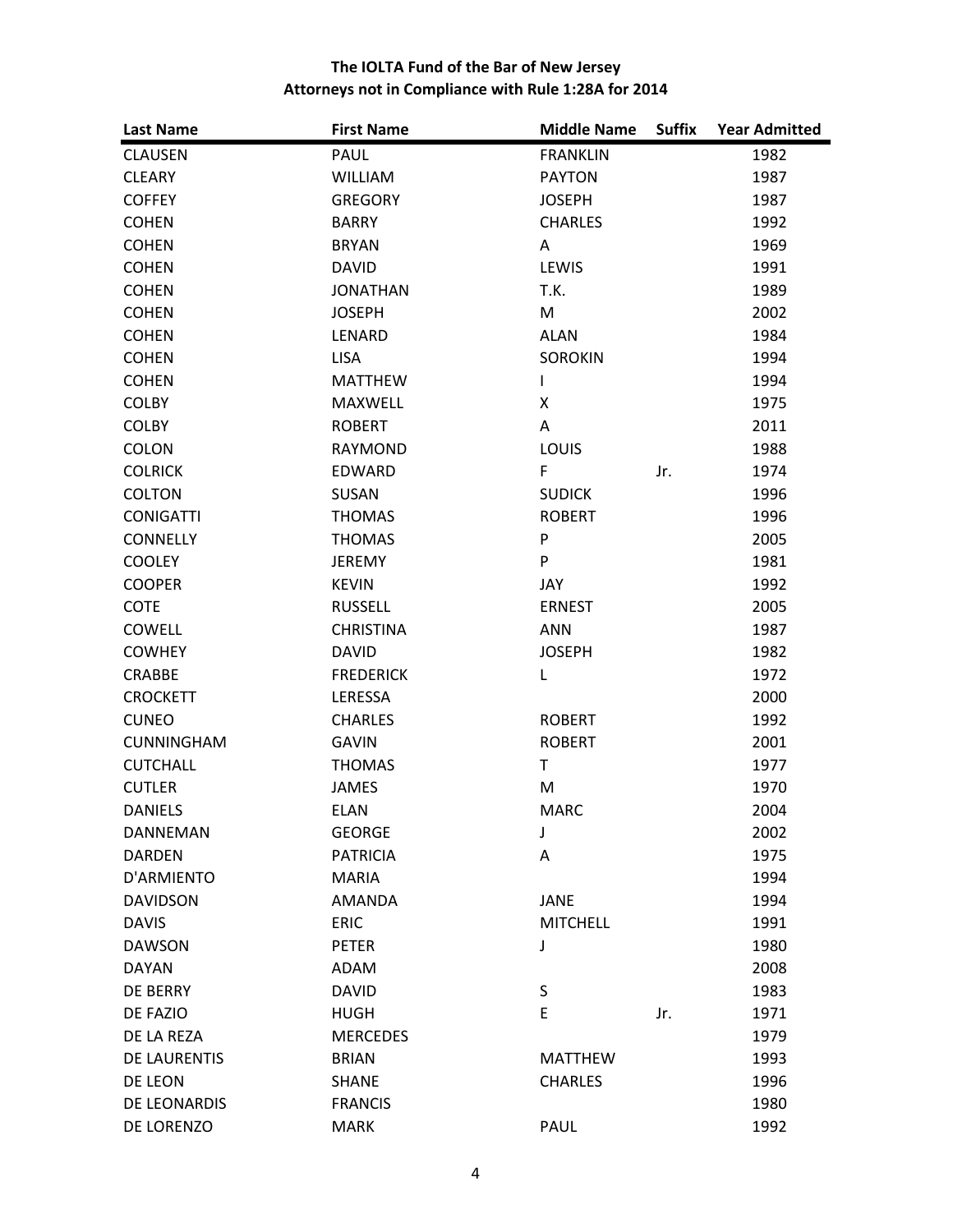| <b>Last Name</b>        | <b>First Name</b> | <b>Middle Name</b><br><b>Suffix</b> | <b>Year Admitted</b> |
|-------------------------|-------------------|-------------------------------------|----------------------|
| DE NARO                 | <b>STEPHEN</b>    |                                     | 1998                 |
| DE SIMONE               | <b>MARK</b>       | <b>BRADLEY</b>                      | 2000                 |
| <b>DECKTOR</b>          | <b>MICHAEL</b>    | P                                   | 2008                 |
| <b>DEFFERRIRE-DUFFY</b> | <b>NANCY</b>      | <b>CARINA</b>                       | 1998                 |
| DEL RIO                 | <b>RICARDO</b>    | L                                   | 2001                 |
| <b>DEMAREST</b>         | <b>THOMAS</b>     | J                                   | 1975                 |
| <b>DEVLIN</b>           | <b>MICHAEL</b>    | <b>HENRY CAW</b>                    | 1983                 |
| <b>DEWLAND</b>          | <b>RICHARD</b>    | <b>JOSEPH</b>                       | 2000                 |
| <b>DEWOSKI</b>          | <b>JOHN</b>       | <b>FREDERICK</b>                    | 1999                 |
| DI LISI                 | <b>JACK</b>       | <b>VINCENT</b>                      | 1995                 |
| DI NAPOLI               | <b>ERIC</b>       | <b>ANTHONY</b>                      | 2007                 |
| <b>DIAS</b>             | <b>MARIA</b>      | <b>MARQUESA</b>                     | 1998                 |
| <b>DIDDIO</b>           | <b>KIM</b>        | <b>MICHELLE</b>                     | 2000                 |
| <b>DILKS</b>            | <b>JOSEPH</b>     | GUY                                 | 1982                 |
| <b>DOHERTY</b>          | <b>MAUREEN</b>    | A                                   | 2002                 |
| <b>DONLON</b>           | <b>MARK</b>       | F                                   | 1998                 |
| <b>DOPKIN</b>           | <b>MATTHEW</b>    | B                                   | 2002                 |
| <b>DOWD</b>             | <b>WILLIAM</b>    | $\mathsf F$                         | 1971                 |
| <b>DOYLE</b>            | <b>MARY</b>       | $\mathsf E$                         | 1978                 |
| <b>DRUZ</b>             | <b>DAN</b>        | A                                   | 1980                 |
| <b>DUBERMAN</b>         | <b>JAMES</b>      | <b>ROBERT</b>                       | 1991                 |
| <b>DUBIN</b>            | <b>LAWRENCE</b>   | A                                   | 1974                 |
| <b>DUFFY</b>            | <b>ELETHA</b>     | LAURA                               | 1988                 |
| <b>DUKMEN</b>           | <b>JEREMY</b>     | <b>MICHAEL</b>                      | 2008                 |
| <b>DURANT</b>           | SUSAN             | <b>GIBSON</b>                       | 1993                 |
| <b>DUROSEAU</b>         | <b>ROSE-VONY</b>  |                                     | 2004                 |
| <b>DURST</b>            | <b>THOMAS</b>     | S.                                  | 1999                 |
| <b>DUTKUS</b>           | <b>DAVID</b>      | Α                                   | 1978                 |
| <b>DYM</b>              | <b>KENNETH</b>    | <b>IAN</b>                          | 1985                 |
| <b>EDELMAN</b>          | <b>GLEN</b>       | <b>STEVEN</b>                       | 1984                 |
| <b>EITNER</b>           | <b>MATTHEW</b>    | W                                   | 2004                 |
| <b>EMHOF</b>            | <b>RICHARD</b>    | J                                   | 2005                 |
| <b>EMMONS</b>           | <b>ANN MARIE</b>  |                                     | 1998                 |
| <b>EMMONS</b>           | <b>PETER</b>      |                                     | 1999                 |
| <b>EMSLIE</b>           | <b>JOHN</b>       | <b>JOSEPH</b>                       | 2004                 |
| <b>ERLICHMAN</b>        | <b>NEIL</b>       |                                     | 1998                 |
| <b>ESKESEN</b>          | <b>FRANK</b>      | ${\sf N}$                           | 1999                 |
| <b>EVANS</b>            | <b>LANCE</b>      | PHILLIP                             | 1982                 |
| <b>FACTOR</b>           | <b>MELANIE</b>    | R                                   | 2001                 |
| FAGAN                   | <b>MARY</b>       | <b>KATHLEEN</b>                     | 1995                 |
| <b>FALCIANI</b>         | ANGELO            | <b>JOHN</b>                         | 1985                 |
| <b>FALCONE</b>          | <b>MONICA</b>     | $\mathsf J$                         | 2006                 |
| <b>FARMER</b>           | <b>PATRICK</b>    | <b>JOHN</b>                         | 2005                 |
| <b>FARRELL</b>          | RAYMOND           | J                                   | 1980                 |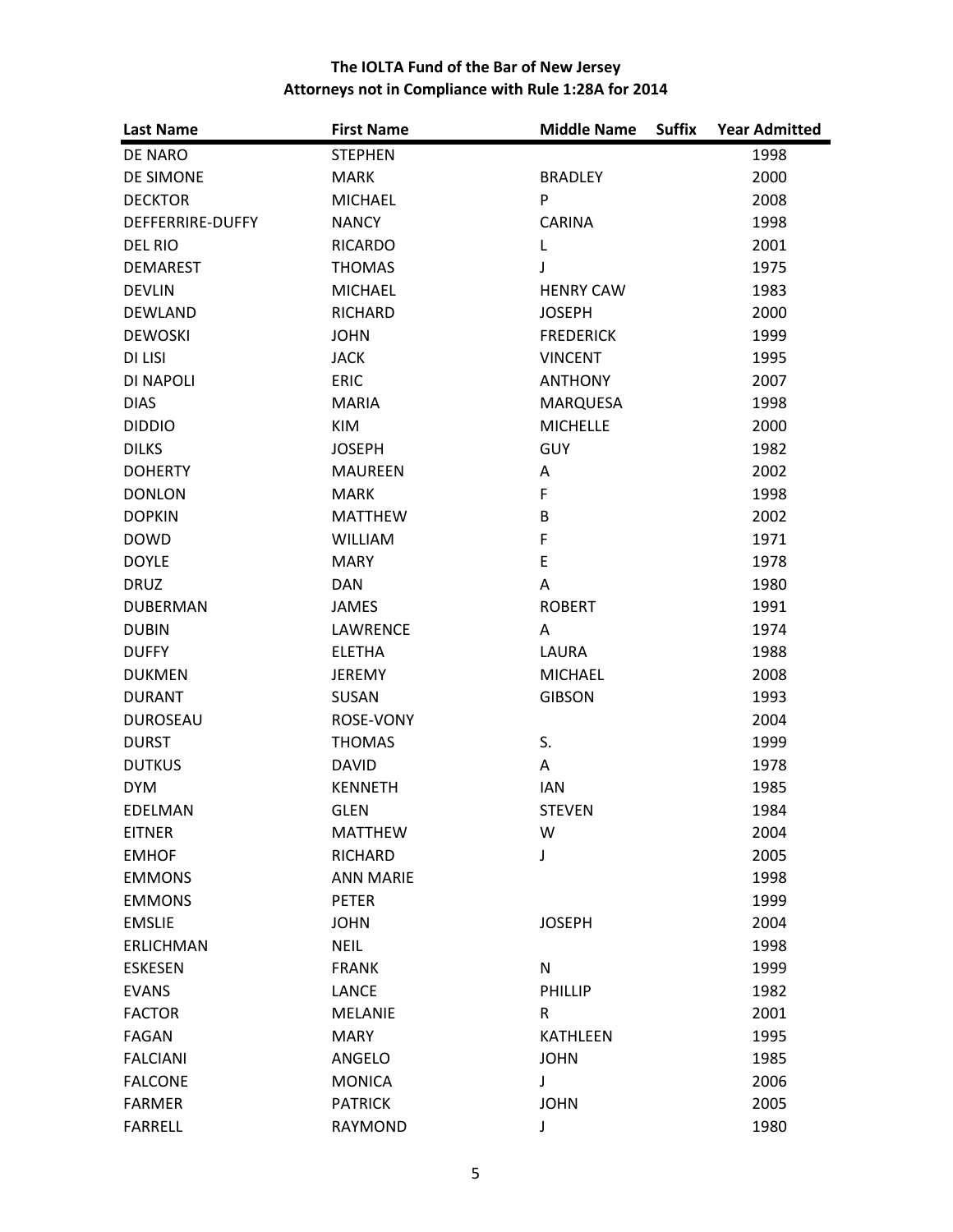| <b>Last Name</b>     | <b>First Name</b>  | <b>Middle Name</b><br><b>Suffix</b> | <b>Year Admitted</b> |
|----------------------|--------------------|-------------------------------------|----------------------|
| <b>FARSIOU</b>       | <b>DAVID</b>       | N                                   | 1997                 |
| <b>FEDDERLY</b>      | <b>DONALD</b>      | PAUL                                | 1986                 |
| <b>FEENEY</b>        | <b>KATHLEEN</b>    | <b>CLAIRE</b>                       | 1995                 |
| <b>FELDMAN</b>       | ADAM               | <b>JASON</b>                        | 1995                 |
| <b>FELDMAN</b>       | <b>BARRY</b>       | <b>RICHARD</b>                      | 1992                 |
| <b>FELSEN</b>        | <b>STUART</b>      | <b>DAVID</b>                        | 1993                 |
| <b>FELTRI</b>        | <b>JOSEPH</b>      | <b>VINCENT</b>                      | 1991                 |
| <b>FERANDA</b>       | <b>ANTHONY</b>     |                                     | 1969                 |
| <b>FERIOZZI</b>      | <b>GEORGE</b>      | S                                   | 1971                 |
| <b>FERNICOLA</b>     | PAUL               | <b>VINCENT</b>                      | 1990                 |
| <b>FERRARO</b>       | <b>MARK</b>        | V                                   | 1999                 |
| <b>FERZETTI</b>      | <b>JOHN</b>        | <b>ANTHONY</b>                      | 1992                 |
| <b>FEUERSTEIN</b>    | <b>DEBRA</b>       | <b>LYNN</b>                         | 1997                 |
| <b>FINCH</b>         | AMY                | <b>LEE</b>                          | 1997                 |
| <b>FISHER</b>        | LAURA              | M                                   | 2011                 |
| <b>FISHLER</b>       | <b>ROBERT</b>      | <b>MARK</b>                         | 1985                 |
| <b>FLEMING</b>       | <b>WENDY</b>       | ABRAMSON                            | 1995                 |
| <b>FORBES</b>        | <b>ANTOINETTE</b>  | <b>CLARKE</b>                       | 1993                 |
| <b>FORRESTER</b>     | <b>ROBERT</b>      | Α                                   | 1973                 |
| <b>FORSMAN</b>       | <b>PAUL</b>        | J                                   | 1979                 |
| <b>FORSTER</b>       | <b>JEANNE</b>      | <b>ELLEN</b>                        | 1996                 |
| <b>FOULON</b>        | <b>GILBERT</b>     | <b>MICHAEL</b>                      | 2000                 |
| <b>FOX</b>           | <b>WILLIAM</b>     | <b>JOSEPH</b>                       | 1993                 |
| <b>FRANGES</b>       | <b>ANNE</b>        | K                                   | 1976                 |
| <b>FRANKEL</b>       | <b>ROBERT</b>      | <b>SCOTT</b>                        | 1994                 |
| <b>FRAY</b>          | <b>FREDRIC</b>     | <b>CARY</b>                         | 1988                 |
| <b>FRAYNE</b>        | <b>CLIFFORD</b>    | G                                   | 1975                 |
| FREEDLAND            | ANDREW             | B                                   | 2003                 |
| <b>FREUDENBERGER</b> | <b>MICHELLE</b>    | <b>SUE</b>                          | 1985                 |
| <b>FRIEDENBERG</b>   | <b>JOANN</b>       | <b>MICHELLE</b>                     | 1998                 |
| <b>FRIEDMAN</b>      | <b>RUSSELL</b>     | <b>CHARLES</b>                      | 1983                 |
| <b>FRIEL</b>         | <b>RYAN</b>        | ${\sf P}$                           | 2012                 |
| <b>FUNG</b>          | <b>MARK</b>        | T                                   | 1994                 |
| <b>FYAZI</b>         | <b>ARSHIYA</b>     | M                                   | 2003                 |
| <b>GALLAGHER</b>     | <b>JAMES</b>       | <b>MICHAEL</b>                      | 1998                 |
| <b>GALLAGHER</b>     | <b>WILLIAM</b>     | B<br>Jr.                            | 1968                 |
| <b>GAMMONE</b>       | <b>CHERYL</b>      | L                                   | 2007                 |
| <b>GANDHI</b>        | <b>AMITA</b>       | <b>NERURKAR</b>                     | 2008                 |
| GANZ                 | <b>DAVID</b>       | L                                   | 1985                 |
| <b>GARBER</b>        | <b>MICHAEL</b>     | <b>DAVID</b>                        | 1986                 |
| <b>GARDNER</b>       | <b>HARRISON</b>    |                                     | 1983                 |
| <b>GARIBIAN</b>      | <b>CHRISTOPHER</b> | <b>LEON</b>                         | 1997                 |
| <b>GARRON</b>        | <b>DALE</b>        |                                     | 1992                 |
| <b>GARRY</b>         | <b>TARA</b>        | <b>MARIE</b>                        | 1999                 |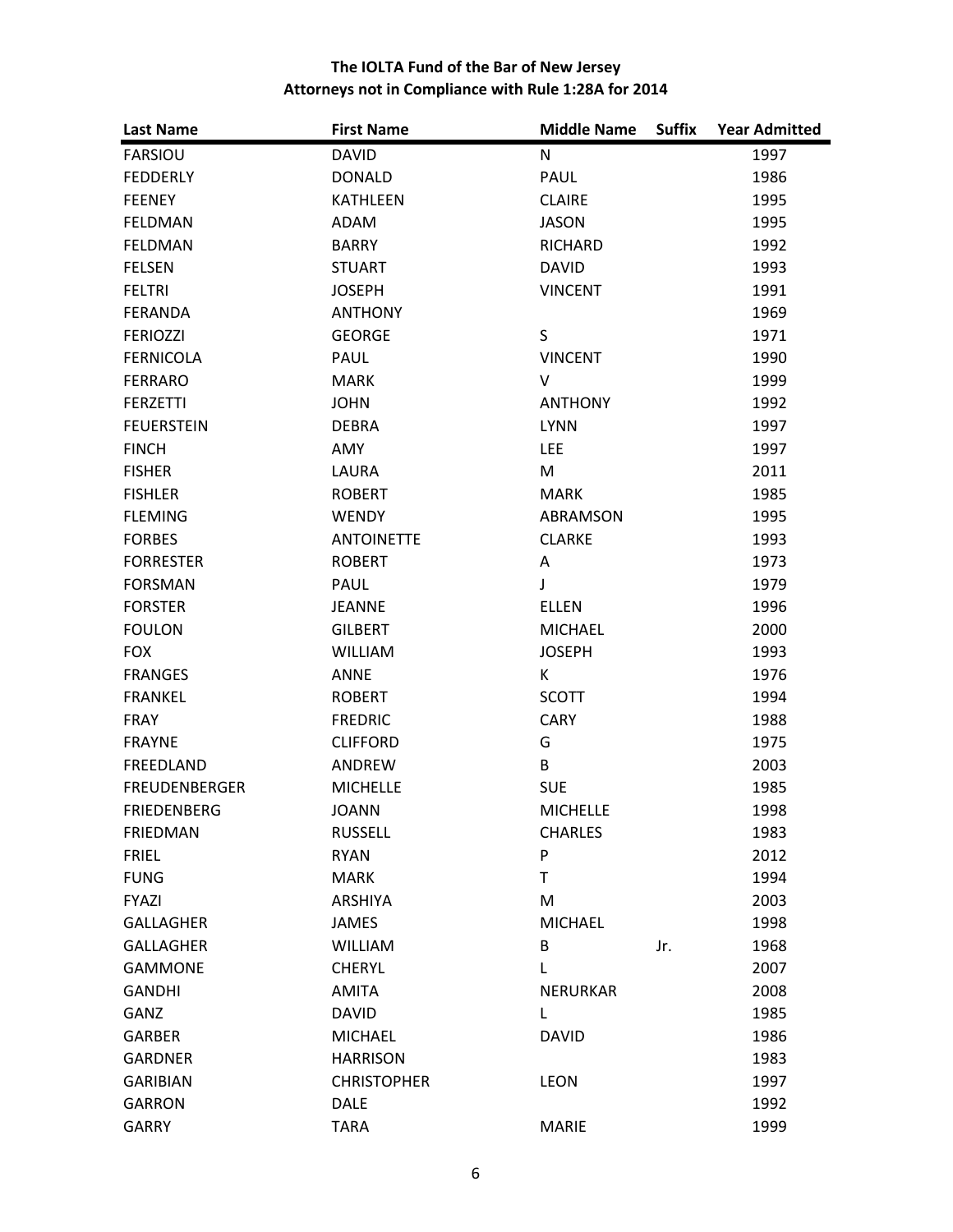| <b>Last Name</b>     | <b>First Name</b> | <b>Middle Name</b> | <b>Suffix</b> | <b>Year Admitted</b> |
|----------------------|-------------------|--------------------|---------------|----------------------|
| <b>GAVIN</b>         | <b>JOHN</b>       | F                  |               | 1994                 |
| <b>GAYLE</b>         | <b>DONNA</b>      | <b>MAUREEN</b>     |               | 1992                 |
| <b>GAZDZINSKI</b>    | <b>ERYK</b>       | <b>ANTHONY</b>     |               | 1984                 |
| <b>GEBELOFF</b>      | <b>STEPHEN</b>    | <b>BENJAMIN</b>    |               | 1988                 |
| <b>GELFAND</b>       | MATISYAHU         |                    |               | 2008                 |
| <b>GENTLESK</b>      | <b>MICHAEL</b>    | LOUIS              | $\mathbf{I}$  | 1989                 |
| <b>GENZANO</b>       | <b>JOSEPH</b>     | LOUIS              |               | 1989                 |
| <b>GEORGE</b>        | <b>LINDA</b>      |                    |               | 1980                 |
| <b>GERAGE</b>        | <b>ROBERT</b>     | G                  |               | 2002                 |
| <b>GERBER</b>        | <b>JACK</b>       |                    |               | 1982                 |
| <b>GERON</b>         | <b>MICHAEL</b>    | <b>JAMES</b>       |               | 1984                 |
| <b>GERTNER</b>       | <b>MARTIN</b>     | P                  |               | 1968                 |
| <b>GIBBS</b>         | <b>CHARLES</b>    | <b>MATTHEW</b>     |               | 2010                 |
| <b>GILBERG</b>       | <b>JEANNE</b>     | <b>NICOLE</b>      |               | 1989                 |
| <b>GILLIS</b>        | <b>BORDEN</b>     | <b>ROBERT</b>      |               | 1999                 |
| <b>GIRIBALDI</b>     | ALESSANDRO        |                    |               | 1998                 |
| <b>GLUCKSTERN</b>    | <b>HENRY</b>      | <b>ALAN</b>        |               | 1986                 |
| GODOY                | <b>GERD</b>       | SAUL               |               | 2012                 |
| <b>GOLDFARB</b>      | <b>RONALD</b>     | C                  |               | 1977                 |
| <b>GOLDMAN</b>       | <b>LYNNE</b>      | A                  |               | 2012                 |
| <b>GOLDSMITH</b>     | <b>JONATHAN</b>   | <b>DAVID</b>       |               | 2010                 |
| <b>GOLDSTEIN</b>     | <b>HILLEL</b>     | YEHUDA             |               | 1990                 |
| <b>GOLDSTEIN</b>     | <b>STEVEN</b>     | <b>TODD</b>        |               | 1992                 |
| <b>GONZOPH</b>       | <b>THOMAS</b>     | ANDREW             |               | 1986                 |
| <b>GORDON</b>        | <b>JACOB</b>      | A                  |               | 2008                 |
| <b>GORDON</b>        | <b>WILLIAM</b>    | <b>STUART</b>      |               | 1985                 |
| <b>GORDON-LAYDEN</b> | <b>JULIE</b>      | $\mathsf{C}$       |               | 2002                 |
| <b>GOTTFRIED</b>     | <b>ERIC</b>       | <b>JASON</b>       |               | 1994                 |
| <b>GRABLER</b>       | <b>MICHAEL</b>    | Г                  |               | 1970                 |
| <b>GRANATA</b>       | <b>JERRY</b>      |                    |               | 2010                 |
| <b>GRANT</b>         | <b>DODIVA</b>     |                    |               | 1999                 |
| <b>GREEN</b>         | RICHARD           | <b>EDWARD</b>      |               | 1997                 |
| <b>GREENBERG</b>     | <b>ELLEN</b>      | <b>RAE</b>         |               | 1983                 |
| <b>GREENBERG</b>     | <b>MICHAEL</b>    | <b>DAVID</b>       |               | 1992                 |
| <b>GREENBLATT</b>    | <b>MATTHEW</b>    | <b>WILLIAM</b>     |               | 2000                 |
| <b>GRIFFIN</b>       | <b>GERALD</b>     | <b>ALAN</b>        |               | 1982                 |
| <b>GROMANN</b>       | <b>GLENN</b>      | <b>ERIC</b>        |               | 1985                 |
| <b>GROSS</b>         | <b>JENNIFER</b>   | <b>BETH</b>        |               | 1987                 |
| <b>GROSSMAN</b>      | <b>EDWARD</b>     | <b>JEFFREY</b>     |               | 1985                 |
| <b>GUERRERO</b>      | <b>RIO</b>        | M                  |               | 1998                 |
| <b>GULLO</b>         | <b>MICHAEL</b>    | E                  |               | 1994                 |
| <b>GUMINA</b>        | <b>JOSEPH</b>     | D                  |               | 2008                 |
| <b>HADLEY</b>        | <b>OSWIN</b>      | <b>EWERT</b>       |               | 1990                 |
| <b>HAHN</b>          | <b>MICHAEL</b>    | R                  |               | 2007                 |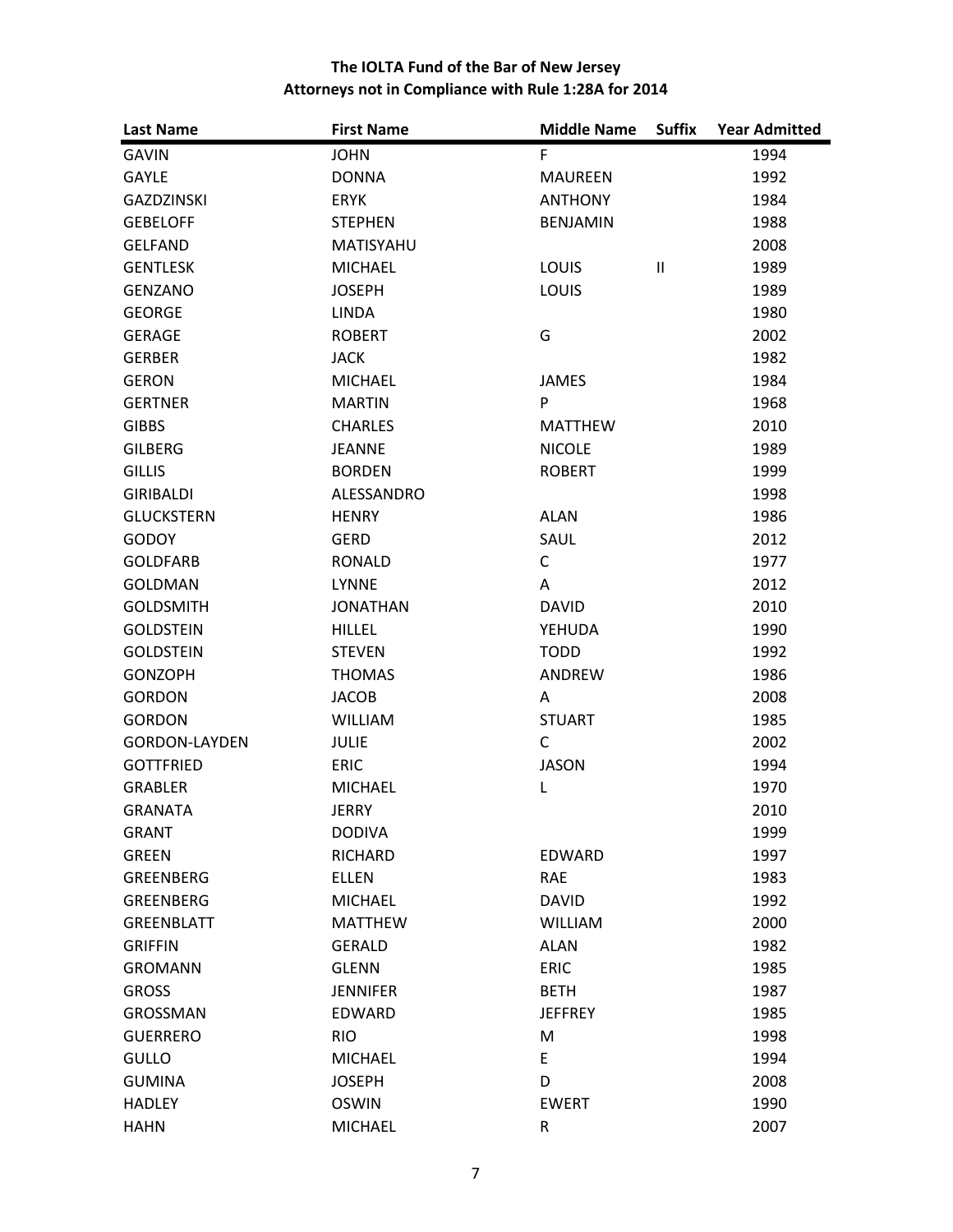| <b>Last Name</b>    | <b>First Name</b>  | <b>Middle Name</b> | <b>Suffix</b> | <b>Year Admitted</b> |
|---------------------|--------------------|--------------------|---------------|----------------------|
| <b>HAINES</b>       | <b>KATE</b>        | <b>SENDZIK</b>     |               | 2005                 |
| <b>HALEY</b>        | <b>KRISTA</b>      | L                  |               | 2002                 |
| <b>HALLENBORG</b>   | <b>MARY ANN</b>    |                    |               | 1989                 |
| <b>HALPERN</b>      | <b>SUSAN</b>       | <b>PENNY</b>       |               | 1985                 |
| <b>HANTON</b>       | <b>MELVIN</b>      |                    |               | 1993                 |
| <b>HARPER</b>       | <b>ROBERT</b>      | <b>MATTHEW</b>     |               | 2007                 |
| <b>HARRINGTON</b>   | <b>SHANNON</b>     | <b>BAXTER</b>      |               | 2006                 |
| <b>HARRIS</b>       | <b>ELLEN</b>       | <b>MICHELLE</b>    |               | 1986                 |
| <b>HARRISON</b>     | <b>MARDI</b>       |                    |               | 1994                 |
| <b>HASAN</b>        | ABDUL-MAJID        | B                  |               | 1976                 |
| <b>HASBROUCK</b>    | <b>BRUCE</b>       | $\mathsf C$        |               | 1977                 |
| <b>HAYN</b>         | <b>THOMAS</b>      | <b>BAKER</b>       |               | 2009                 |
| <b>HEALEY-SMITH</b> | LIZANNE            |                    |               | 1985                 |
| <b>HEINEMAN</b>     | <b>ROBERT</b>      | M                  |               | 1973                 |
| <b>HENDLER</b>      | <b>RICHARD</b>     | <b>MICHAEL</b>     |               | 1988                 |
| <b>HENNESSEY</b>    | <b>ROBERT</b>      | <b>LUKE</b>        |               | 1987                 |
| <b>HENRY</b>        | <b>DAVID</b>       | <b>JAMES</b>       |               | 2001                 |
| <b>HERBERT</b>      | <b>MICHAEL</b>     | T.                 | Sr.           | 2001                 |
| <b>HERMAN</b>       | <b>ROBERT</b>      | <b>DAVID</b>       |               | 1998                 |
| <b>HERNANDEZ</b>    | <b>MARIA</b>       | <b>ESTHER</b>      |               | 1989                 |
| <b>HERNANDEZ</b>    | <b>WENDY</b>       |                    |               | 2006                 |
| <b>HERSHKOWITZ</b>  | <b>STEVEN</b>      | <b>ALAN</b>        |               | 1982                 |
| <b>HERSPERGER</b>   | <b>JOHN</b>        | <b>WEIDNER</b>     |               | 1994                 |
| <b>HEUBEL</b>       | <b>RICHARD</b>     | C                  |               | 1977                 |
| <b>HIGGINS</b>      | <b>KATHLEEN</b>    |                    |               | 2000                 |
| <b>HIGGINS</b>      | <b>STEPHEN</b>     | <b>MICHAEL</b>     |               | 1991                 |
| <b>HILL</b>         | <b>GEOFFREY</b>    | <b>JAMES</b>       |               | 1994                 |
| <b>HILL</b>         | LANCE              | W                  |               | 1992                 |
| <b>HOFFMANN</b>     | <b>JEFFREY</b>     | <b>DOUGLAS</b>     |               | 2011                 |
| <b>HOGAN</b>        | <b>EDWARD</b>      | P                  |               | 2002                 |
| <b>HOLLANDER</b>    | LARRY              | <b>BRUCE</b>       |               | 1984                 |
| <b>HOLOVACS</b>     | <b>MARY</b>        | <b>BRIANNE</b>     |               | 1990                 |
| <b>HOMEL</b>        | <b>JEFFRY</b>      | <b>HOWARD</b>      |               | 1987                 |
| <b>HONG</b>         | <b>DAVID</b>       | S                  |               | 2000                 |
| <b>HORAN</b>        | <b>JOHN</b>        | E                  |               | 2001                 |
| <b>HUGHES</b>       | <b>ROBERT</b>      | P                  |               | 1974                 |
| <b>HUMEN</b>        | <b>PETER</b>       | L                  |               | 1977                 |
| <b>HUNEKE</b>       | <b>WILLIAM</b>     | L                  |               | 1979                 |
| HUNNELL             | <b>STEPHANIE</b>   | CANAS              |               | 2004                 |
| <b>HUNTINGTON</b>   | <b>RUSSELL</b>     | R                  |               | 1972                 |
| <b>HUTT</b>         | <b>JOHN</b>        | <b>JOSEPH</b>      |               | 1998                 |
| <b>HYDE</b>         | <b>CHRISTOPHER</b> | <b>WEST</b>        |               | 1987                 |
| <b>HYMAN</b>        | <b>JULIE</b>       |                    |               | 1997                 |
| <b>INDYK</b>        | JILL               | M                  |               | 2002                 |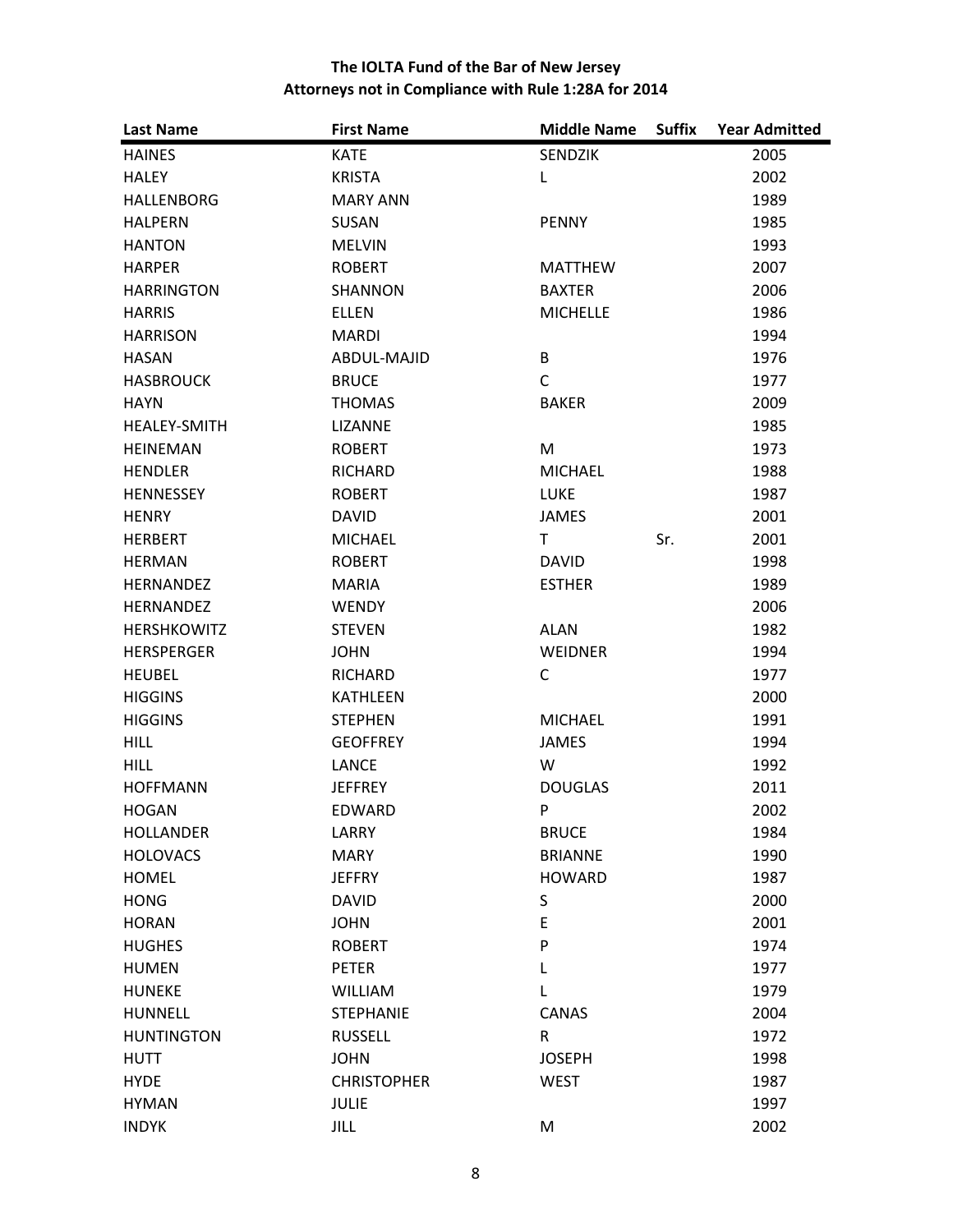| <b>Last Name</b> | <b>First Name</b> | <b>Middle Name</b><br><b>Suffix</b> | <b>Year Admitted</b> |
|------------------|-------------------|-------------------------------------|----------------------|
| <b>INGRAM</b>    | <b>MICHELE</b>    | <b>ANN</b>                          | 1992                 |
| <b>ISLAM</b>     | <b>MUMIN</b>      |                                     | 2008                 |
| <b>ISRAEL</b>    | <b>ERIC</b>       | <b>ADAM</b>                         | 1992                 |
| <b>IUZZOLINO</b> | <b>ANTHONY</b>    | J                                   | 2008                 |
| <b>JAFAR</b>     | <b>MARAM</b>      | M                                   | 2009                 |
| <b>JAFFE</b>     | <b>MARK</b>       | H                                   | 1988                 |
| <b>JALLOH</b>    | <b>ALVIN</b>      | <b>TEAGE</b>                        | 2005                 |
| <b>JANNETTE</b>  | <b>KENNETH</b>    | <b>STEVEN</b>                       | 2006                 |
| <b>JASON</b>     | <b>STEPHANIA</b>  | A                                   | 2003                 |
| <b>JEAN PAUL</b> | <b>JOULIANA</b>   |                                     | 2012                 |
| <b>JELLEN</b>    | <b>PATRICIA</b>   | <b>WILBER</b>                       | 1992                 |
| <b>JHAVERI</b>   | <b>RASHMI</b>     |                                     | 2000                 |
| <b>JOCHYM</b>    | <b>ALEXANDER</b>  | G                                   | 2012                 |
| <b>JOHNSON</b>   | <b>CRAIG</b>      | <b>BRUCE</b>                        | 1996                 |
| <b>JONES</b>     | <b>DOUGLAS</b>    | M                                   | 1990                 |
| <b>JONES</b>     | <b>JEFFREY</b>    | <b>THANE</b>                        | 1995                 |
| <b>JORGENSEN</b> | <b>SUZANNE</b>    | <b>MARIE</b>                        | 1982                 |
| <b>JOSIAH</b>    | <b>SELIKA</b>     | <b>BALM</b>                         | 1992                 |
| <b>KAHN</b>      | <b>MICHAEL</b>    | Α                                   | 1989                 |
| <b>KAMINSKI</b>  | ANDREW            | E                                   | 2001                 |
| <b>KANG</b>      | DAL-WON           | <b>DARREN</b>                       | 1995                 |
| <b>KAPLIN</b>    | <b>RICHARD</b>    | <b>ALAN</b>                         | 1997                 |
| <b>KARRAN</b>    | <b>TREVOR</b>     | <b>NAVINDRA</b>                     | 2003                 |
| <b>KAUB</b>      | <b>JAMES</b>      | <b>KARLK</b>                        | 1999                 |
| <b>KAUFMAN</b>   | <b>BARRY</b>      | <b>MITCHELL</b>                     | 1992                 |
| <b>KAUFMAN</b>   | <b>NATHAN</b>     | Z                                   | 2007                 |
| <b>KAY</b>       | <b>PATRICIA</b>   | <b>SHARON</b>                       | 1983                 |
| <b>KAYE</b>      | <b>MARC</b>       | <b>MENDELL</b>                      | 1984                 |
| <b>KELLY</b>     | <b>ADAM</b>       |                                     | 1999                 |
| <b>KENNEDY</b>   | <b>JOSEPH</b>     | <b>MARTIN</b>                       | 1982                 |
| <b>KENNY</b>     | <b>TERENCE</b>    | J                                   | 1990                 |
| <b>KESSLER</b>   | <b>JASON</b>      | <b>BRENT</b>                        | 2002                 |
| <b>KEY</b>       | JAMES             | Α<br>Jr.                            | 1974                 |
| <b>KHUBANI</b>   | SHARMILEE         |                                     | 1998                 |
| <b>KILGANNON</b> | <b>TIMOTHY</b>    |                                     | 2009                 |
| <b>KIM</b>       | <b>DANIEL</b>     | <b>DONK-MIN</b>                     | 1991                 |
| <b>KIMM</b>      | <b>MICHAEL</b>    | S                                   | 1991                 |
| <b>KING</b>      | <b>THOMAS</b>     | $\mathsf R$                         | 2001                 |
| <b>KING</b>      | <b>VIVIAN</b>     | <b>SANKS</b>                        | 1986                 |
| <b>KINSLEY</b>   | <b>JENNIFER</b>   | Α                                   | 1995                 |
| <b>KLAT</b>      | <b>YALE</b>       | <b>SIMEON</b>                       | 2008                 |
| <b>KLEAR</b>     | <b>JENNIFER</b>   | Α                                   | 2001                 |
| <b>KLEIN</b>     | <b>CHRISTINE</b>  | J                                   | 2007                 |
| <b>KLEIN</b>     | <b>MOISHIE</b>    | M                                   | 2000                 |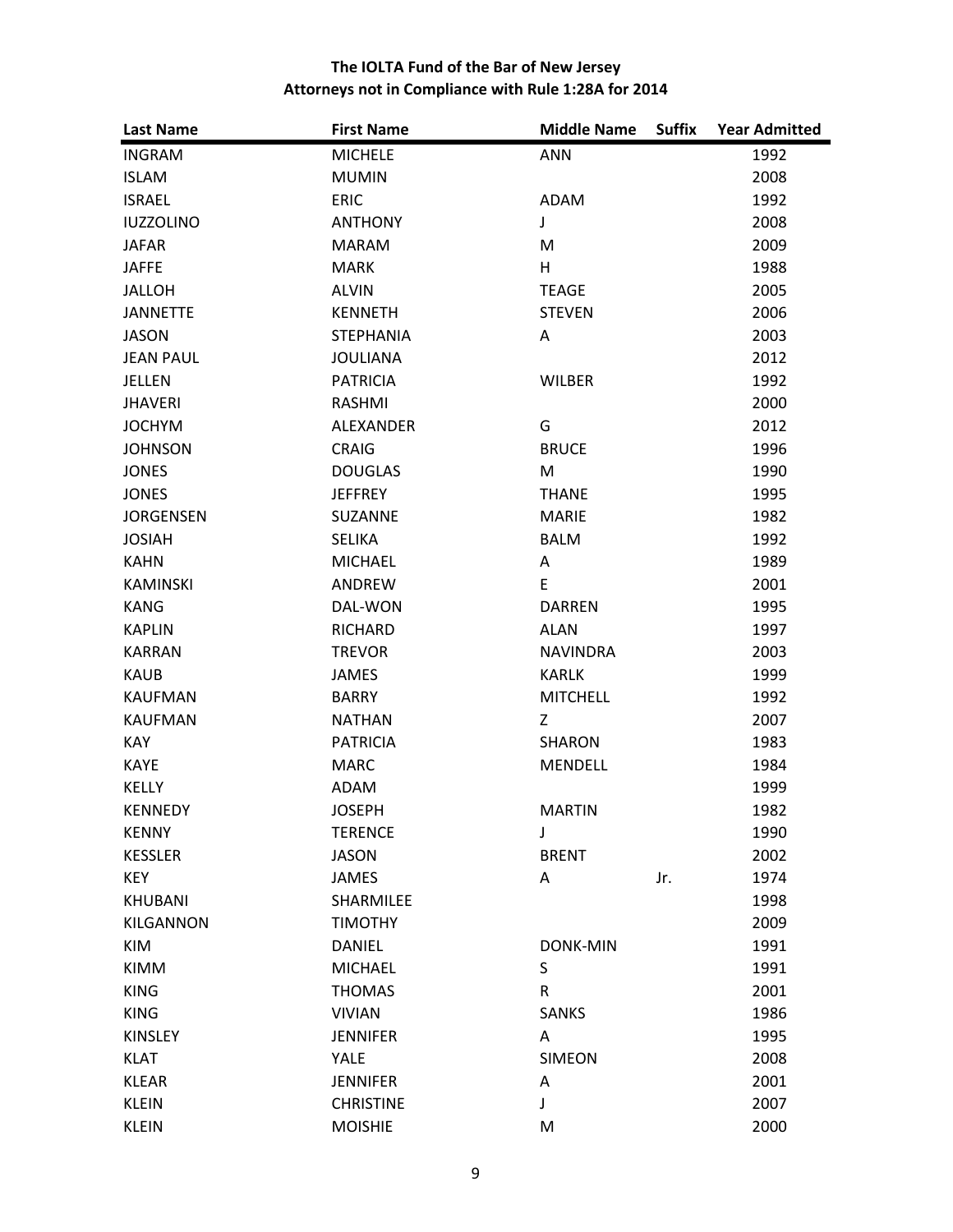| <b>Last Name</b>   | <b>First Name</b>     | <b>Middle Name</b> | <b>Suffix</b>                      | <b>Year Admitted</b> |
|--------------------|-----------------------|--------------------|------------------------------------|----------------------|
| <b>KLEIN</b>       | <b>STANLEY</b>        | M                  |                                    | 1973                 |
| <b>KLINE</b>       | <b>ROBERT</b>         | <b>MICHAEL</b>     |                                    | 1989                 |
| <b>KLOTZ</b>       | <b>JOHN</b>           | R                  |                                    | 1993                 |
| <b>KOBRINSKI</b>   | <b>DANIEL</b>         | ZVI                |                                    | 2003                 |
| <b>KOKONOS</b>     | <b>JOHN</b>           | $\mathsf S$        |                                    | 1986                 |
| <b>KORN</b>        | <b>MARK</b>           | E                  |                                    | 2000                 |
| <b>KOSHOFER</b>    | <b>WARREN ANTHONY</b> | <b>PAUL</b>        |                                    | 1989                 |
| <b>KOTLYAR</b>     | <b>IGOR</b>           |                    |                                    | 2007                 |
| <b>KRAIN</b>       | <b>JEFFERY</b>        | Г                  |                                    | 1978                 |
| <b>KRIVOSHIK</b>   | <b>DAVID</b>          | <b>PETER</b>       |                                    | 1995                 |
| <b>KROLL</b>       | <b>JONATHAN</b>       | <b>EMANUEL</b>     |                                    | 1993                 |
| <b>KRUGER</b>      | <b>ROBERT</b>         | D                  |                                    | 1966                 |
| <b>KUNER</b>       | <b>MARTIN</b>         | <b>HOWARD</b>      |                                    | 1988                 |
| <b>KUSHEL</b>      | <b>IRINA</b>          |                    |                                    | 2008                 |
| <b>KUSKIN</b>      | <b>EMILY</b>          | <b>CLAIRE</b>      |                                    | 2008                 |
| <b>KUTNER</b>      | <b>MARK</b>           | D                  |                                    | 1977                 |
| <b>KWAPNIEWSKI</b> | <b>MARY</b>           | Α                  |                                    | 1994                 |
| <b>LA FORGIA</b>   | <b>FRANK</b>          | $\sf S$            |                                    | 1984                 |
| LAINE              | <b>EVAN</b>           | E                  |                                    | 1981                 |
| <b>LAMBERT</b>     | <b>JAMES</b>          | ${\sf R}$          |                                    | 1988                 |
| <b>LAMBERT</b>     | <b>MICHELLE</b>       |                    |                                    | 1991                 |
| <b>LANCELLOTTI</b> | <b>ALBERT</b>         | L                  |                                    | 1994                 |
| LANCIA             | <b>THOMAS</b>         | M                  |                                    | 1992                 |
| <b>LANKLER</b>     | ANDREW                | M                  |                                    | 1988                 |
| LATHIA             | <b>JULIE</b>          | D                  |                                    | 2008                 |
| LAURI              | ANDREW                | M                  |                                    | 1994                 |
| LAVIN              | <b>GEORGE</b>         | J                  | $\ensuremath{\mathsf{III}}\xspace$ | 1993                 |
| LAWLER             | <b>PATRICIA</b>       | R                  |                                    | 1989                 |
| LAWRENCE           | <b>ROBERT</b>         | $\mathsf{C}$       | $\mathsf{III}$                     | 1965                 |
| LEDERMAN           | <b>KEITH</b>          | <b>SCOTT</b>       |                                    | 1997                 |
| LEE                | <b>KAREN</b>          | Η                  |                                    | 1989                 |
| LEE                | <b>MAXINE</b>         | YI HWA             |                                    | 2006                 |
| LEE                | <b>MICHELLE</b>       | <b>BETH</b>        |                                    | 1996                 |
| LEE                | SHAWANE               | L                  |                                    | 2006                 |
| LEE                | <b>YONG</b>           | J                  |                                    | 2003                 |
| <b>LEEMON</b>      | <b>SCOTT</b>          | <b>EVAN</b>        |                                    | 1995                 |
| <b>LEFKOWICZ</b>   | <b>MARK</b>           | I                  |                                    | 1997                 |
| LEHMAN             | <b>MARVIN</b>         |                    |                                    | 1974                 |
| LEHRER             | RICHARD               |                    |                                    | 1984                 |
| LEINER             | <b>ROBERT</b>         | $\mathsf{H}$       |                                    | 1993                 |
| LEITMAN            | <b>JONATHAN</b>       | L                  |                                    | 2009                 |
| <b>LENTINI</b>     | <b>MALAN</b>          |                    |                                    | 2003                 |
| LEONARD            | <b>FATIMA</b>         |                    |                                    | 1996                 |
| LEPARULO           | <b>LINDA</b>          | S                  |                                    | 1982                 |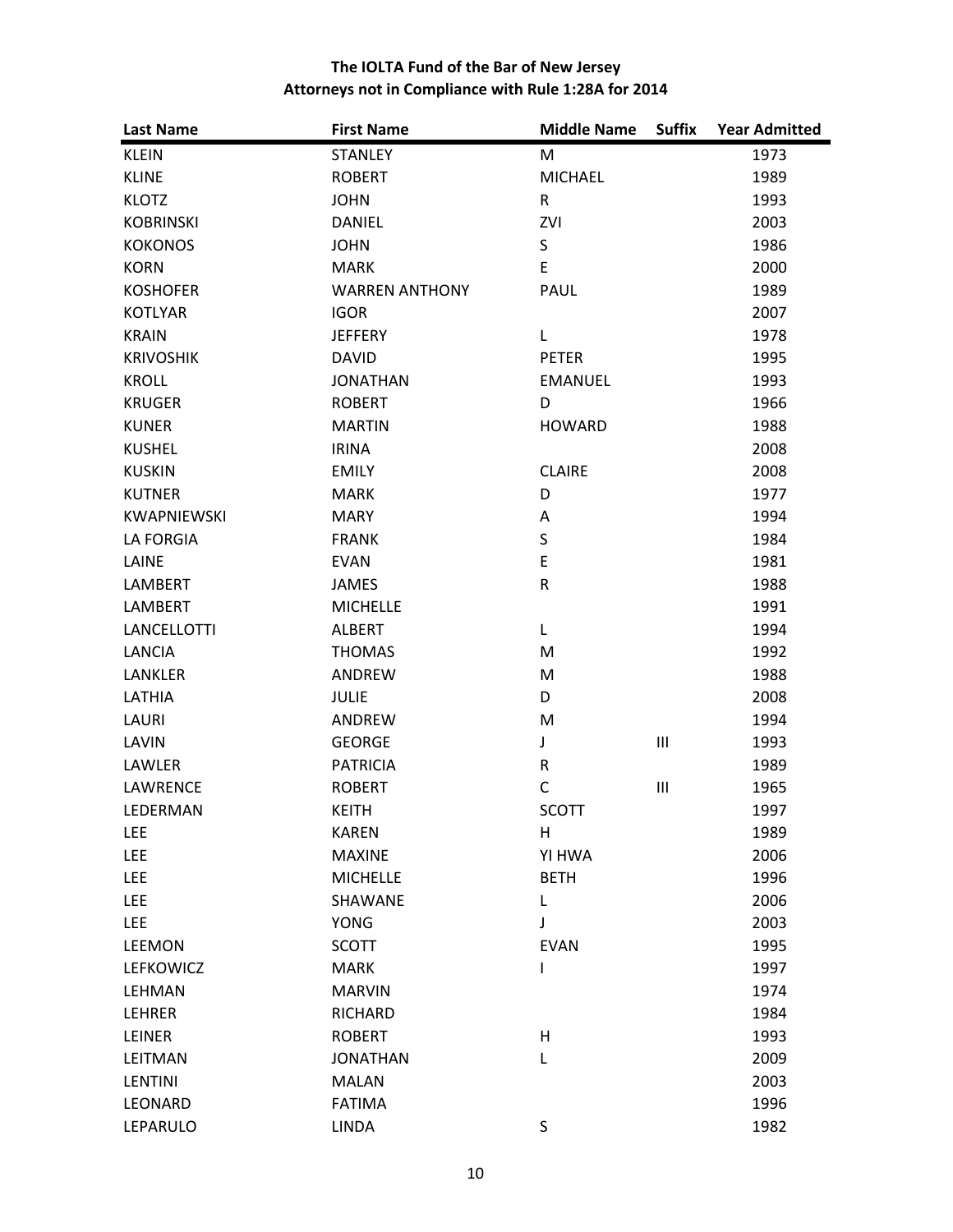| <b>Last Name</b>   | <b>First Name</b> | <b>Middle Name</b> | <b>Suffix</b>  | <b>Year Admitted</b> |
|--------------------|-------------------|--------------------|----------------|----------------------|
| <b>LEROE</b>       | <b>BERNARD</b>    | Α                  |                | 1974                 |
| LEUZZI             | <b>BRUCE</b>      | J                  |                | 1988                 |
| LEVENTHAL          | <b>ROBERT</b>     | $\mathsf{C}$       |                | 1971                 |
| <b>LEVIEN</b>      | <b>JEROLD</b>     | К                  |                | 1970                 |
| <b>LEVINE</b>      | <b>CARI-ANN</b>   | $\mathsf R$        |                | 2003                 |
| <b>LEVINSON</b>    | PAUL              | M                  |                | 1975                 |
| <b>LEVINSON</b>    | <b>SCOTT</b>      | $\mathsf S$        |                | 1990                 |
| LEWANDOWSKI        | <b>HENRY</b>      |                    | $\mathbf{III}$ | 1999                 |
| LEWINSON           | <b>BARBARA</b>    | К                  |                | 1981                 |
| LI                 | <b>JESSICA</b>    | <b>DONG</b>        |                | 2009                 |
| <b>LICHTENBERG</b> | <b>EVA</b>        | L                  |                | 1983                 |
| <b>LIGON</b>       | <b>JOHN</b>       | Α                  |                | 1990                 |
| <b>LINDNER</b>     | <b>MICHAEL</b>    | <b>DAVID</b>       | Jr.            | 1995                 |
| <b>LINTON</b>      | <b>CRAIG</b>      | Α                  |                | 2008                 |
| <b>LIVENGOOD</b>   | H                 | $\mathsf R$        |                | 1979                 |
| LLOYD              | <b>JAMES</b>      | $\mathsf E$        |                | 2007                 |
| LLOYD              | <b>KENT</b>       | $\mathsf T$        |                | 2010                 |
| LOEW               | <b>WILLIAM</b>    | ${\sf R}$          |                | 1975                 |
| <b>LOGLISCI</b>    | <b>MARCUS</b>     | $\mathsf E$        |                | 2002                 |
| <b>LONDON</b>      | <b>ROSS</b>       | D                  |                | 1976                 |
| <b>LONGHI</b>      | <b>ROBERT</b>     | J                  |                | 1992                 |
| LOPEZ              | <b>GABRIEL</b>    |                    |                | 1978                 |
| LORENO             | <b>TONYVEN</b>    | V                  |                | 1994                 |
| <b>LOURENCO</b>    | <b>BRIAN</b>      | WILLIAM            |                | 2000                 |
| <b>LUBIN</b>       | <b>DAVID</b>      | $\sf S$            |                | 1981                 |
| <b>LUBY</b>        | <b>JOHN</b>       | $\mathsf E$        |                | 1990                 |
| LUDWIG             | <b>ARNOLD</b>     | J                  |                | 1985                 |
| LUDWIG             | <b>VINCENT</b>    | $\mathsf E$        |                | 1987                 |
| LUNDQUIST          | <b>DALE</b>       | $\sf H$            |                | 1982                 |
| <b>LUX</b>         | <b>FRANK</b>      | J                  |                | 1974                 |
| <b>LYHOVSKY</b>    | <b>BEN</b>        |                    |                | 2000                 |
| MAC DOUGALL        | <b>MICHAEL</b>    | Α                  |                | 2004                 |
| <b>MACK</b>        | <b>PATRICIA</b>   | A                  |                | 1988                 |
| <b>MACKIN</b>      | <b>WILLIAM</b>    |                    |                | 1988                 |
| <b>MADDOX</b>      | <b>SHEILA</b>     | Υ                  |                | 1993                 |
| <b>MAIORIELLO</b>  | <b>JOHN</b>       | J                  |                | 1989                 |
| <b>MAJEWSKI</b>    | <b>THOMAS</b>     | M                  |                | 1994                 |
| <b>MALEADY</b>     | <b>JAMES</b>      | Α                  |                | 1992                 |
| <b>MALLACE</b>     | <b>ANTHONY</b>    | $\mathsf{N}$       |                | 1986                 |
| <b>MALLOY</b>      | <b>ELIZABETH</b>  | M                  |                | 2010                 |
| <b>MANGAN</b>      | <b>CHARLES</b>    | <b>EDMUND</b>      |                | 1997                 |
| <b>MANIGAULT</b>   | SAMUEL            | M                  |                | 1984                 |
| <b>MANNERS</b>     | <b>ROBERT</b>     | <b>MICHAEL</b>     |                | 1994                 |
| <b>MANNION</b>     | <b>JENNIFER</b>   | <b>MARY</b>        |                | 2010                 |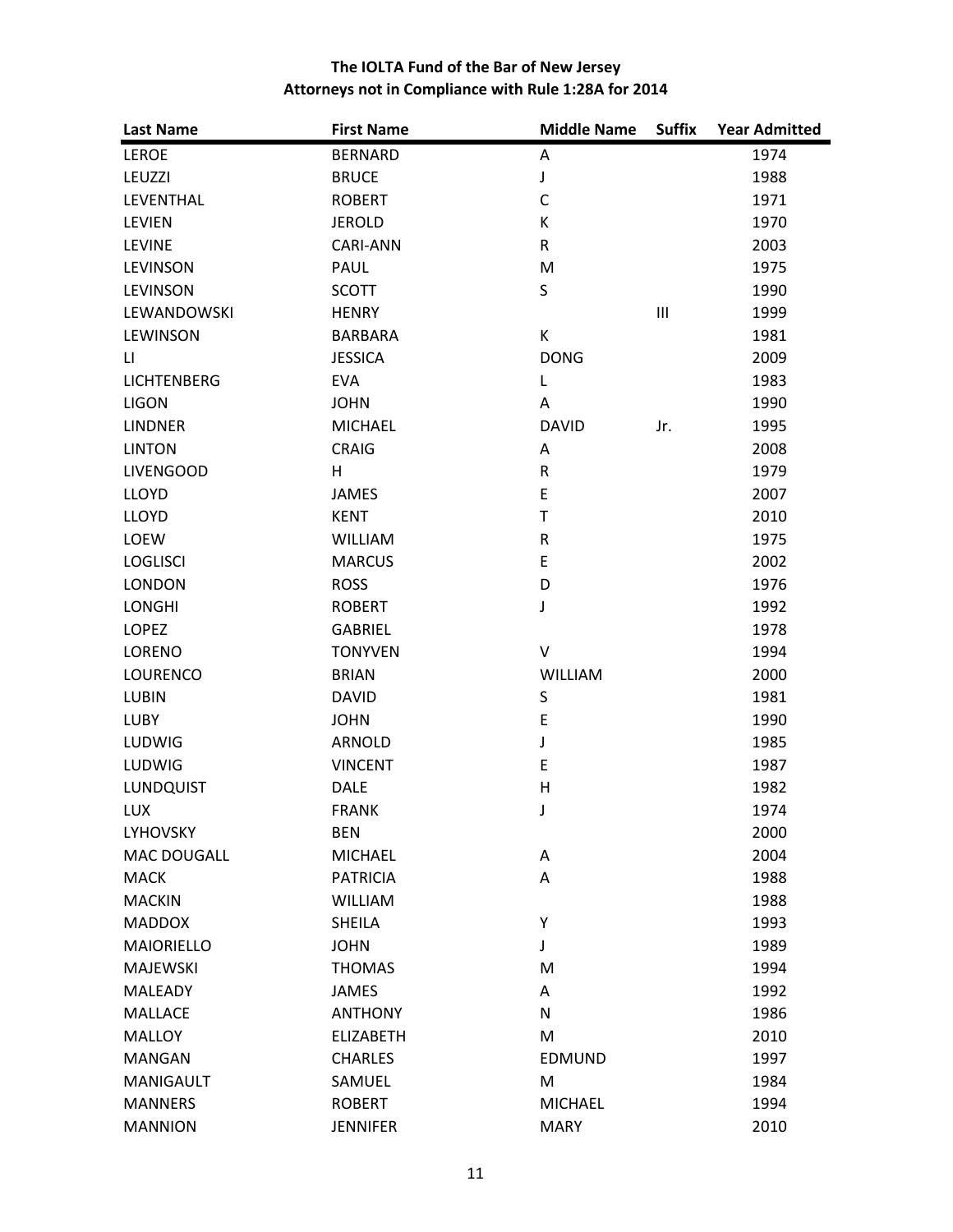| <b>Last Name</b>   | <b>First Name</b>  | <b>Middle Name</b> | <b>Suffix</b> | <b>Year Admitted</b> |
|--------------------|--------------------|--------------------|---------------|----------------------|
| <b>MARCANO</b>     | <b>OTTO</b>        |                    |               | 1994                 |
| <b>MARCHESE</b>    | <b>DANIEL</b>      | G                  |               | 1998                 |
| <b>MARDER</b>      | <b>JEFFREY</b>     |                    |               | 1984                 |
| <b>MARGETANSKI</b> | <b>SCARLETT</b>    | M                  |               | 1994                 |
| <b>MARKEL</b>      | ADAM               | D                  |               | 1994                 |
| <b>MARKHAM</b>     | <b>THERESA</b>     | Α                  |               | 1999                 |
| <b>MARKIND</b>     | <b>LLOYD</b>       | S                  |               | 1989                 |
| <b>MARKS</b>       | <b>STEVEN</b>      | H                  |               | 1981                 |
| MARSHALL           | CARL               | L                  |               | 1994                 |
| <b>MARTIN</b>      | <b>ERIKA</b>       | ${\sf R}$          |               | 1992                 |
| <b>MARTIN</b>      | <b>KATHLEEN</b>    | E                  |               | 1992                 |
| <b>MARVELL</b>     | <b>HEATHER</b>     | <b>JOHNSTON</b>    |               | 2010                 |
| <b>MASON</b>       | <b>DEIRDRE</b>     | <b>MONIQUE</b>     |               | 1995                 |
| <b>MASON</b>       | <b>JEFFREY</b>     | $\mathsf{C}$       |               | 1986                 |
| <b>MATEY</b>       | <b>JASON</b>       | <b>CHARLES</b>     |               | 2005                 |
| <b>MAURO</b>       | <b>JOHN</b>        | PAUL               |               | 2010                 |
| <b>MAYER</b>       | <b>JOEL</b>        | S                  |               | 1988                 |
| <b>MAYS</b>        | <b>AMANDA</b>      | <b>TOBY</b>        |               | 2004                 |
| <b>MAZZARISI</b>   | LEONARD            | J                  |               | 1985                 |
| <b>MC CANN</b>     | <b>JOHN</b>        | <b>JOSEPH</b>      |               | 1998                 |
| <b>MC CARTHY</b>   | <b>CHRISTOPHER</b> | J                  |               | 1989                 |
| <b>MC CARTY</b>    | <b>WILLIAM</b>     | H                  | Jr.           | 1986                 |
| MC CAUGHEY         | <b>ANNE</b>        | $\mathsf F$        |               | 1998                 |
| <b>MC GEARY</b>    | <b>MICHELLE</b>    | <b>FILIPPONE</b>   |               | 1991                 |
| <b>MC GINNITY</b>  | <b>JOHN</b>        | $\mathsf{T}$       |               | 1972                 |
| <b>MC GUIRE</b>    | <b>JOSEPH</b>      | W                  |               | 1985                 |
| <b>MC KENNA</b>    | <b>JOHN</b>        | <b>JOSEPH</b>      |               | 2009                 |
| <b>MC KENNA</b>    | <b>ROBERT</b>      | J                  |               | 1978                 |
| <b>MC KEON</b>     | <b>ROBERT</b>      | M                  |               | 1988                 |
| <b>MC MANUS</b>    | <b>WILLIAM</b>     | E                  | Ш             | 1982                 |
| <b>MC NALLY</b>    | <b>JOHN</b>        | M                  |               | 1985                 |
| <b>MC NALLY</b>    | <b>ROBERT</b>      | T                  |               | 1999                 |
| <b>MC VEIGH</b>    | <b>KEVIN</b>       | <b>MICHAEL</b>     |               | 1995                 |
| <b>MCBAIN</b>      | <b>ANNE</b>        | <b>MARIAM</b>      |               | 2001                 |
| <b>MCCOY</b>       | <b>JAMES</b>       | P                  |               | 2002                 |
| <b>MCGINTY</b>     | <b>ANNE MARIE</b>  |                    |               | 1992                 |
| <b>MCKITHEN</b>    | <b>MARC</b>        | Α                  |               | 2001                 |
| <b>MCPHERSON</b>   | <b>SHEVELLE</b>    |                    |               | 2001                 |
| <b>MEDINA</b>      | <b>ERIC</b>        | <b>STEVEN</b>      |               | 2004                 |
| <b>MEDINETS</b>    | <b>LEE</b>         | D                  |               | 1977                 |
| <b>MELENDEZ</b>    | <b>FRANK</b>       | M                  |               | 1987                 |
| MELLI              | KATHLEEN           |                    |               | 2000                 |
| <b>MERRITT</b>     | <b>FRANCES</b>     | M                  |               | 1986                 |
| <b>MILLER</b>      | <b>STEPHEN</b>     | $\mathsf C$        |               | 2005                 |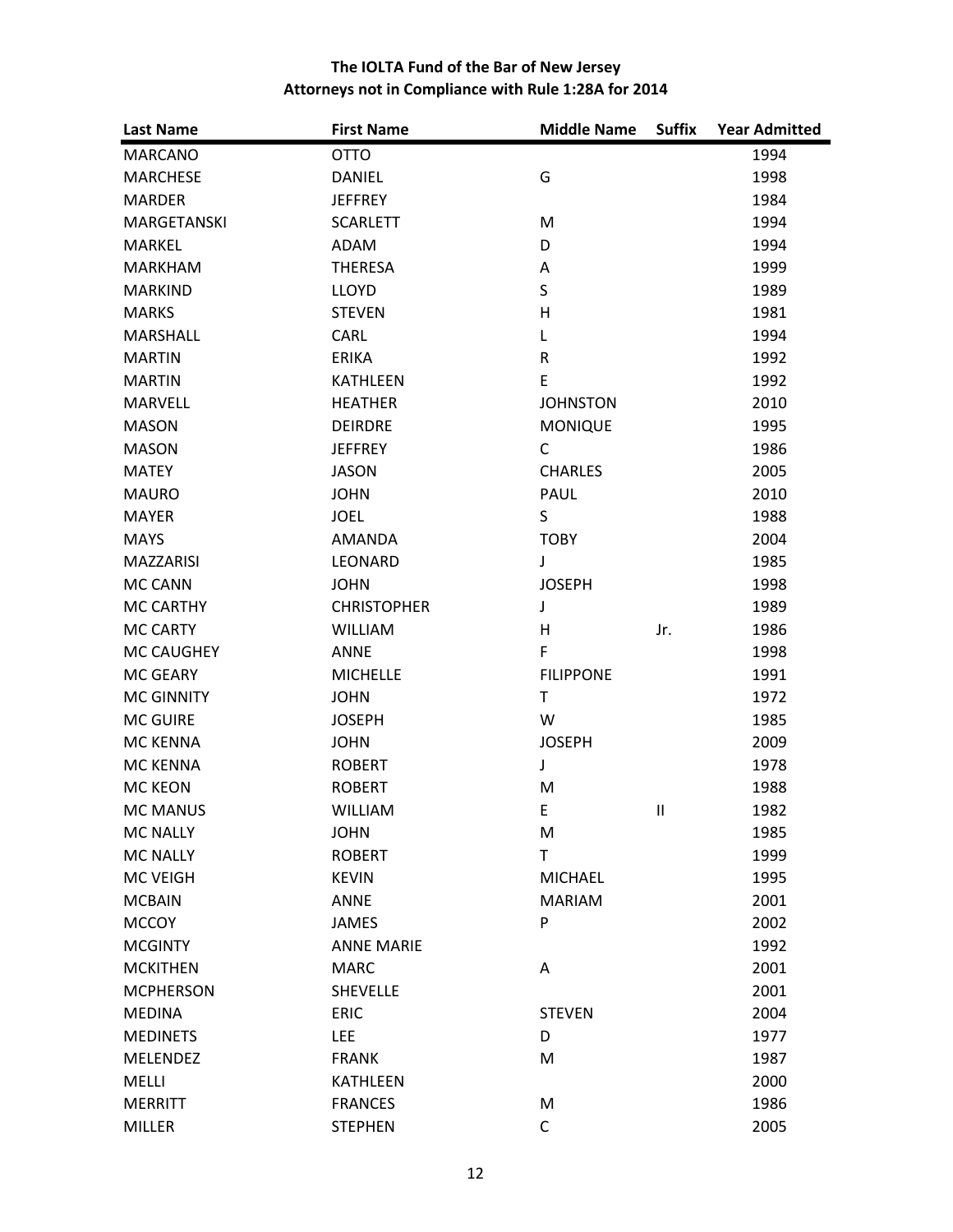| <b>Last Name</b>    | <b>First Name</b> | <b>Middle Name</b> | <b>Suffix</b> | <b>Year Admitted</b> |
|---------------------|-------------------|--------------------|---------------|----------------------|
| <b>MINHAS</b>       | <b>KAMALJIT</b>   | S                  |               | 1983                 |
| <b>MINTCHWARNER</b> | <b>NATALIE</b>    | M                  |               | 2002                 |
| <b>MITCHELL</b>     | <b>AARON</b>      | A                  |               | 2008                 |
| <b>MITCHELL</b>     | <b>JUDD</b>       |                    |               | 2007                 |
| <b>MITCHELL</b>     | <b>MAHESHA</b>    |                    |               | 2002                 |
| <b>MIZRAHI</b>      | <b>ROBERT</b>     | <b>NEIL</b>        |               | 2006                 |
| <b>MOK</b>          | <b>RONALD</b>     | K C                |               | 1997                 |
| MOLDOVSKY           | ARI               | $\sf S$            |               | 1994                 |
| <b>MOLINARI</b>     | <b>JAMES</b>      | ${\sf R}$          |               | 1992                 |
| <b>MONTOUR</b>      | <b>SHERYL</b>     | E                  |               | 2008                 |
| <b>MOORE</b>        | <b>LENNON</b>     |                    |               | 2004                 |
| <b>MOORE</b>        | <b>ROBERT</b>     | <b>EDWARD</b>      | Jr.           | 2004                 |
| <b>MORAN</b>        | <b>MAUREEN</b>    | Α                  |               | 1993                 |
| <b>MORIANO</b>      | <b>MARTIN</b>     | A                  |               | 1974                 |
| <b>MORTON</b>       | <b>BENJAMIN</b>   |                    |               | 1998                 |
| <b>MOULTON</b>      | <b>ARTHUR</b>     | C                  |               | 1975                 |
| <b>MOYER</b>        | <b>JOEL</b>       | $\mathsf{C}$       |               | 1974                 |
| <b>MUCCIGROSSO</b>  | <b>MARK</b>       | ${\sf R}$          |               | 1993                 |
| <b>MULLIGAN</b>     | <b>MICHAEL</b>    | J                  |               | 1990                 |
| <b>MULLIN</b>       | <b>KATHLEEN</b>   | M                  |               | 1991                 |
| <b>MULROY</b>       | <b>MARTIN</b>     | B                  |               | 1971                 |
| <b>MURPHY</b>       | <b>KENNETH</b>    | <b>CHARLES</b>     |               | 1995                 |
| <b>MUSCATO</b>      | <b>PETER</b>      | P                  |               | 1975                 |
| MUSSELMAN           | <b>IAN</b>        | J                  |               | 2011                 |
| NADIPURAM           | <b>NAVEEN</b>     | M                  |               | 2007                 |
| <b>NAGUBANDI</b>    | RADHIKA           | S                  |               | 1982                 |
| <b>NAHUM</b>        | <b>JOSHUA</b>     | M                  |               | 2012                 |
| <b>NANIS</b>        | <b>VASILIOS</b>   | $\mathsf C$        |               | 1992                 |
| <b>NATARAJAN</b>    | <b>ANAND</b>      | К                  |               | 2008                 |
| <b>NAVEH</b>        | AVI               | A                  |               | 2004                 |
| <b>NEFF</b>         | <b>LAUREN</b>     | PAIGE              |               | 1999                 |
| <b>NEIMAN</b>       | <b>YERUCHEM</b>   | N                  |               | 2009                 |
| <b>NEKRITIN</b>     | <b>OLEG</b>       |                    |               | 2009                 |
| <b>NELL</b>         | <b>EMIL</b>       | J                  | IV            | 1985                 |
| <b>NEMON</b>        | <b>JACOB</b>      | <b>HERSHEL</b>     |               | 2011                 |
| <b>NEWSOME</b>      | <b>STEPHEN</b>    | P                  |               | 1977                 |
| <b>NICHOLS</b>      | SANDRA            | <b>PARNELL</b>     |               | 1995                 |
| <b>NIGRO</b>        | <b>ROCCO</b>      | M                  |               | 1978                 |
| <b>NIMAN</b>        | <b>IGOR</b>       |                    |               | 2002                 |
| <b>NISTICO</b>      | <b>CHARLES</b>    | G                  |               | 1974                 |
| <b>NKAMA</b>        | <b>JUDE</b>       | <b>OBASI</b>       |               | 2002                 |
| <b>NOLEN</b>        | <b>JEFFREY</b>    | M                  |               | 1979                 |
| <b>NOVINS</b>       | <b>CHARLES</b>    |                    |               | 1987                 |
| NOVOSEDLIK          | <b>STEPHEN</b>    | J                  |               | 1977                 |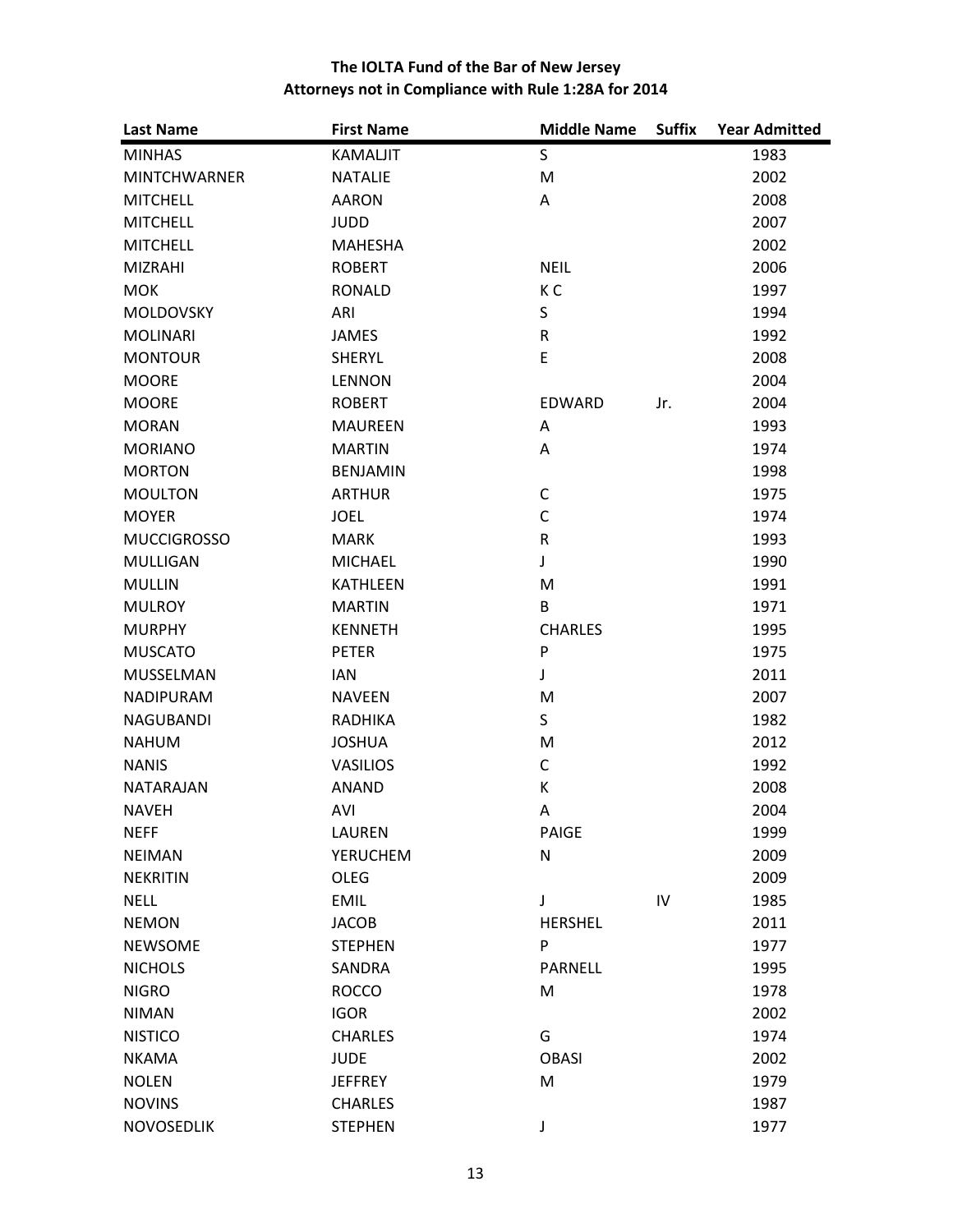| <b>Last Name</b>     | <b>First Name</b>  | <b>Middle Name</b> | <b>Suffix</b>  | <b>Year Admitted</b> |
|----------------------|--------------------|--------------------|----------------|----------------------|
| <b>NWOTITE</b>       | <b>EMMANUEL</b>    | C                  |                | 1997                 |
| <b>OAKLEY</b>        | <b>ANNETTE</b>     | <b>MARIA</b>       |                | 2003                 |
| O'BUCKLEY            | <b>DONAL</b>       | <b>AMBROSE</b>     |                | 2001                 |
| <b>OGUNTUNDE</b>     | <b>LOLA</b>        |                    |                | 2008                 |
| O'LEARY              | <b>JANE</b>        | $\sf S$            |                | 1994                 |
| <b>OLIVER</b>        | <b>MARIE</b>       | L                  |                | 2008                 |
| <b>OLSEN</b>         | <b>CHRISTOPHER</b> | <b>GEORGE</b>      |                | 1999                 |
| <b>OMOJOLA</b>       | ADEREMILEKUN       | ADEOLUWA           |                | 2011                 |
| <b>ONAODOWAN</b>     | <b>ESERE</b>       |                    |                | 2006                 |
| ONELLO               | JO                 | Α                  |                | 1981                 |
| <b>ONORATO</b>       | PHILIP             | J                  |                | 1990                 |
| <b>OPALINSKI</b>     | <b>KRYSTIAN</b>    | PAWEL              |                | 2012                 |
| <b>ORAK</b>          | <b>IGOR</b>        |                    |                | 2001                 |
| <b>OWENS-OLUFESO</b> | <b>KEISHA</b>      | N                  |                | 2002                 |
| PADLO                | <b>VICTOR</b>      | Α                  |                | 1973                 |
| <b>PAJONK</b>        | <b>ARTHUR</b>      | D                  |                | 1967                 |
| <b>PAKIS</b>         | <b>ANDREW</b>      |                    |                | 1997                 |
| <b>PALEY</b>         | <b>BRUCE</b>       | E                  |                | 1985                 |
| <b>PALUMBO</b>       | <b>ANTHONY</b>     | ${\sf P}$          |                | 1998                 |
| PAN                  | <b>JENNIFER</b>    | B                  |                | 2007                 |
| PANCOAST             | <b>DANA</b>        | B                  |                | 2005                 |
| PAPE                 | <b>WILLIAM</b>     | <b>PHIPPS</b>      |                | 1999                 |
| <b>PARDES</b>        | <b>STEVEN</b>      | A                  |                | 1973                 |
| <b>PARENTE</b>       | <b>SCOTT</b>       | <b>THOMAS</b>      |                | 1998                 |
| <b>PARK</b>          | GI                 | H                  |                | 1990                 |
| <b>PARK</b>          | <b>THOMAS</b>      | W                  |                | 2011                 |
| <b>PARKER</b>        | AMI                | D                  |                | 1986                 |
| <b>PARKER</b>        | <b>WILLIE</b>      | <b>LEE</b>         |                | 2000                 |
| <b>PASKOFF</b>       | <b>ADAM</b>        |                    |                | 1991                 |
| <b>PATTERSON</b>     | <b>DANYL</b>       | S                  |                | 2001                 |
| PEARLBERG            | <b>ALEX</b>        | L                  |                | 1992                 |
| PEARLSTEIN           | <b>MARK</b>        | S                  |                | 1988                 |
| PENA                 | <b>JESUS</b>       | А                  |                | 1988                 |
| <b>PEOPLES</b>       | <b>JOHN</b>        | F                  |                | 1985                 |
| <b>PEPSNY</b>        | <b>RICHARD</b>     | J                  |                | 1993                 |
| PEREZ                | <b>GUSTAVO</b>     | J                  |                | 1977                 |
| <b>PERLBERG</b>      | LARRY              | J                  |                | 1981                 |
| PERLMAN              | <b>JEFFREY</b>     | L                  |                | 1983                 |
| <b>PEROFF</b>        | <b>BRYAN</b>       |                    |                | 2009                 |
| <b>PERONE</b>        | <b>PATRICK</b>     | N                  |                | 1992                 |
| PERRY                | <b>NATHAN</b>      | <b>ROSS</b>        |                | 1999                 |
| <b>PETERS</b>        | PAUL               | S                  | $\mathbf{III}$ | 2001                 |
| <b>PETILLO</b>       | <b>GLENN</b>       | E                  |                | 1986                 |
| PETSANAS             | <b>PERRY</b>       | P                  |                | 1999                 |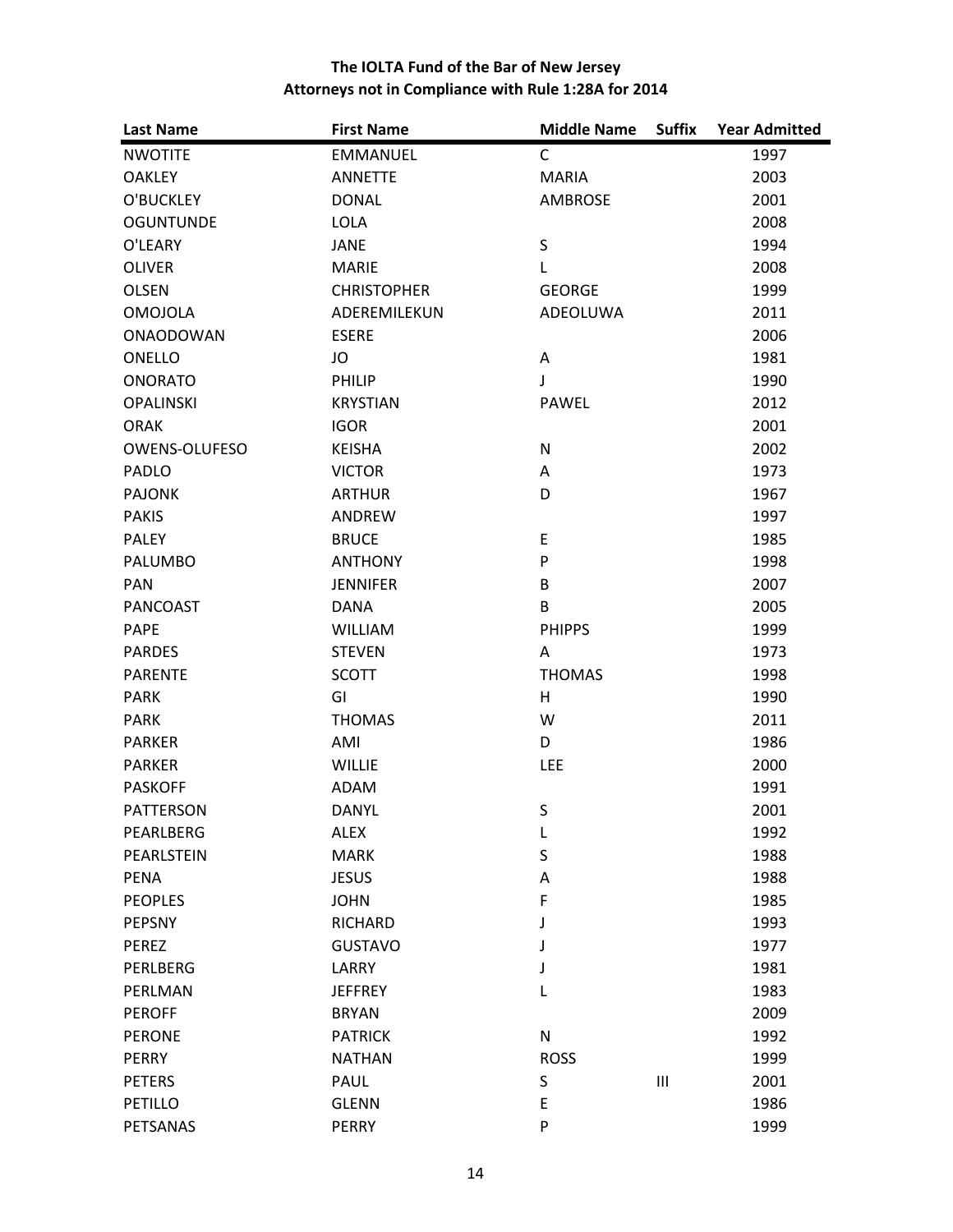| <b>Last Name</b>     | <b>First Name</b> | <b>Middle Name</b> | <b>Suffix</b> | <b>Year Admitted</b> |
|----------------------|-------------------|--------------------|---------------|----------------------|
| PHILWIN              | <b>JEDMATHEW</b>  | D                  |               | 1983                 |
| <b>PIACENTE</b>      | <b>VICTOR</b>     | ${\sf N}$          |               | 2000                 |
| PIEGARO              | <b>CHERYL</b>     | H                  |               | 1990                 |
| <b>PIERCE</b>        | <b>NATHANIEL</b>  | $\mathsf{R}$       |               | 2008                 |
| <b>PILE</b>          | E                 | <b>NEGO</b>        |               | 2007                 |
| <b>PLUNK</b>         | JAY               | $\mathsf E$        | Jr.           | 1990                 |
| POCHODAY-STELMACH    | <b>DONNA</b>      | $\mathsf T$        |               | 1993                 |
| <b>POLICASTRO</b>    | <b>WILLIAM</b>    | J                  |               | 1992                 |
| <b>POLIZZOTTI</b>    | <b>MARY</b>       | B                  |               | 1989                 |
| <b>POLLACK</b>       | <b>JONATHAN</b>   | <b>KURT</b>        |               | 1996                 |
| PONZIANO             | <b>ROBERT</b>     | B                  |               | 1991                 |
| <b>POPLASKI</b>      | <b>JASON</b>      | $\mathsf F$        |               | 2001                 |
| <b>POPOVICH</b>      | <b>WILLIAM</b>    | J                  |               | 2011                 |
| <b>POPOVICH</b>      | <b>WILLIAM</b>    | <b>JULIUS</b>      |               | 2007                 |
| <b>PORTER</b>        | <b>STEPHEN</b>    | <b>MARK</b>        |               | 2007                 |
| POSLUSZNY            | <b>JO ANN</b>     |                    |               | 1991                 |
| <b>POSNER</b>        | <b>CINDY</b>      | B                  |               | 1989                 |
| <b>POULIN</b>        | <b>ANTHONY</b>    | S                  |               | 2008                 |
| <b>PRESSLER</b>      | <b>GEORGE</b>     | W                  | IV            | 2001                 |
| PRIBULA              | ADAM              | S                  |               | 2007                 |
| <b>PROKOPIAK</b>     | <b>JAMES</b>      | <b>GEORGE</b>      |               | 2000                 |
| <b>PROSKURCHENKO</b> | <b>KSENIA</b>     | V                  |               | 2008                 |
| <b>RAGO</b>          | LOUIS             | ${\sf P}$          |               | 1972                 |
| RAMAGLI              | <b>JOSEPH</b>     | M                  |               | 2012                 |
| RAMO                 | <b>RONALD</b>     | S                  |               | 2007                 |
| <b>RAPAPORT</b>      | <b>MARC</b>       | Α                  |               | 1992                 |
| <b>RAPPA</b>         | LEONARD           | F                  |               | 1975                 |
| <b>RATTNER</b>       | <b>BRIAN</b>      | M                  |               | 1989                 |
| <b>RAVELO</b>        | <b>MICHAEL</b>    | ${\sf P}$          |               | 2011                 |
| <b>RAYMON</b>        | <b>HILLEL</b>     |                    |               | 1978                 |
| <b>REAGAN</b>        | <b>MADELINE</b>   | S                  |               | 1994                 |
| <b>REDNOR</b>        | <b>HOWARD</b>     | $\sf S$            |               | 1973                 |
| REILLY               | <b>BERNARD</b>    | M                  |               | 1972                 |
| REILLY               | <b>TIMOTHY</b>    | P                  |               | 1982                 |
| <b>REIMER</b>        | <b>ERIC</b>       | ZEV                |               | 2008                 |
| <b>REIMER</b>        | <b>MICHAEL</b>    | J                  |               | 1973                 |
| <b>REIN</b>          | <b>RUSSELL</b>    | н                  |               | 2003                 |
| REINHARDT            | <b>WILLIAM</b>    | J                  | Jr.           | 1994                 |
| <b>REITER</b>        | <b>DIANE</b>      | К                  |               | 1977                 |
| <b>RENKOFF</b>       | <b>FRANKLIN</b>   | D                  |               | 1966                 |
| <b>RENO</b>          | <b>ROBERT</b>     | E                  |               | 1988                 |
| <b>RICIGLIANO</b>    | <b>JOSEPH</b>     |                    | Jr.           | 1991                 |
| RIEMAN               | <b>ALAN</b>       | D                  |               | 1978                 |
| <b>ROBBINS</b>       | <b>STEPHEN</b>    | $\sf S$            |               | 1975                 |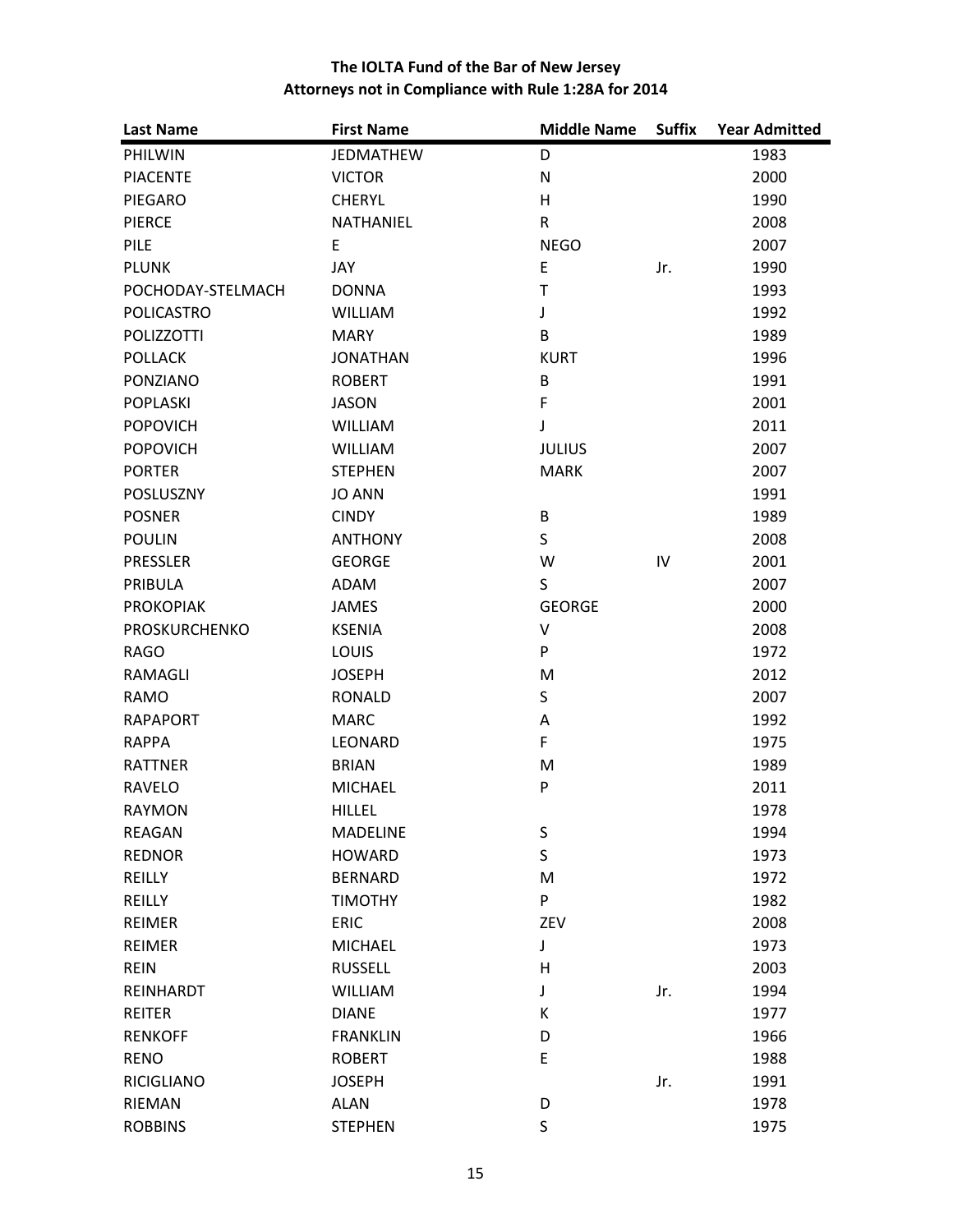| <b>Last Name</b>   | <b>First Name</b> | <b>Middle Name</b> | <b>Suffix</b> | <b>Year Admitted</b> |
|--------------------|-------------------|--------------------|---------------|----------------------|
| <b>ROBERTS</b>     | <b>MELINDA</b>    | A                  |               | 1993                 |
| <b>ROCCO</b>       | <b>MARIA</b>      | <b>GUADALUPE</b>   |               | 1999                 |
| <b>RODDY</b>       | <b>MARK</b>       | E                  |               | 1981                 |
| <b>RODRIGUEZ</b>   | <b>HERBERT</b>    |                    | Jr.           | 2004                 |
| <b>ROEBER</b>      | <b>DAVID</b>      | LEONARD            |               | 1997                 |
| <b>ROMAN</b>       | <b>BRYANT</b>     | <b>ALEXANDER</b>   |               | 2004                 |
| <b>ROMANACCE</b>   | <b>GEORGE</b>     |                    |               | 1985                 |
| <b>ROMANO</b>      | <b>RICHARD</b>    | D                  |               | 1994                 |
| <b>RONCATI</b>     | <b>MARYBETH</b>   |                    |               | 1990                 |
| <b>RONDEAU</b>     | <b>EUGENE</b>     | M                  |               | 1982                 |
| <b>ROSE RIVAS</b>  | AMY               | J                  |               | 2007                 |
| <b>ROSEN</b>       | <b>MICHAEL</b>    | W                  |               | 1985                 |
| <b>ROSENBACH</b>   | <b>MAX</b>        | $\mathsf{R}$       |               | 1965                 |
| <b>ROSSI</b>       | <b>PETER</b>      | <b>JAMES</b>       |               | 2000                 |
| <b>ROTELLA</b>     | PAUL              | $\sf S$            |               | 1984                 |
| <b>ROY</b>         | <b>DANIEL</b>     | J                  |               | 1975                 |
| <b>RUBERTON</b>    | <b>MICHAEL</b>    | L                  |               | 1988                 |
| <b>RUBIN</b>       | <b>SALLY</b>      | $\sf S$            |               | 1987                 |
| <b>RUBINO</b>      | <b>DANIEL</b>     | <b>PAUL</b>        |               | 2007                 |
| <b>RUBIO</b>       | <b>BALTAZAR</b>   | <b>EDSON</b>       |               | 2005                 |
| <b>RUDOLER</b>     | <b>STUART</b>     | <b>DAVID</b>       |               | 1995                 |
| <b>RUMIZEN</b>     | <b>SCOTT</b>      | Α                  |               | 2008                 |
| <b>RUSSELL</b>     | <b>FELICIA</b>    | B                  |               | 1980                 |
| <b>RYAN</b>        | <b>MICHAEL</b>    | J                  |               | 1996                 |
| <b>RYS</b>         | LAURA             | M                  |               | 1993                 |
| <b>RYU</b>         | <b>HYUNKWEON</b>  |                    |               | 2004                 |
| <b>RYU</b>         | SARA              | <b>JIYUN</b>       |               | 2002                 |
| SAINT-CYR          | <b>STEPHANIE</b>  | ${\sf P}$          |               | 1998                 |
| <b>SALES</b>       | <b>JOSEPH</b>     | E                  |               | 1984                 |
| SAMANOGLU          | <b>MURAT</b>      | Г                  |               | 1985                 |
| SAMMONS            | <b>DAMIAN</b>     | <b>MONFRIECE</b>   |               | 2004                 |
| SANDLAUFER         | <b>DEBORAH</b>    | <b>CUMMIS</b>      |               | 1994                 |
| <b>SAPER</b>       | <b>JEFFREY</b>    | B                  |               | 1992                 |
| <b>SAUNDERS</b>    | <b>CRAIG</b>      | А                  |               | 1989                 |
| SAVAGE             | <b>ROBERT</b>     | W                  |               | 1985                 |
| <b>SCAGLIONE</b>   | <b>PATRICK</b>    | J C                |               | 2006                 |
| <b>SCALZO</b>      | <b>LOUIS</b>      | S                  |               | 1993                 |
| <b>SCARPELLO</b>   | <b>JOSHUA</b>     | E                  |               | 1998                 |
| <b>SCHAIRER</b>    | <b>ROBERT</b>     | J                  |               | 2007                 |
| <b>SCHIANO</b>     | <b>JOSEPH</b>     | P                  |               | 1982                 |
| <b>SCHLOSSBERG</b> | <b>HARLAN</b>     | L                  |               | 1972                 |
| <b>SCHNEIDER</b>   | <b>WILLIAM</b>    | Z                  |               | 1999                 |
| <b>SCHOENBERG</b>  | <b>DOUGLAS</b>    | К                  |               | 1985                 |
| <b>SCHOFIELD</b>   | <b>IVAN</b>       | R                  |               | 2005                 |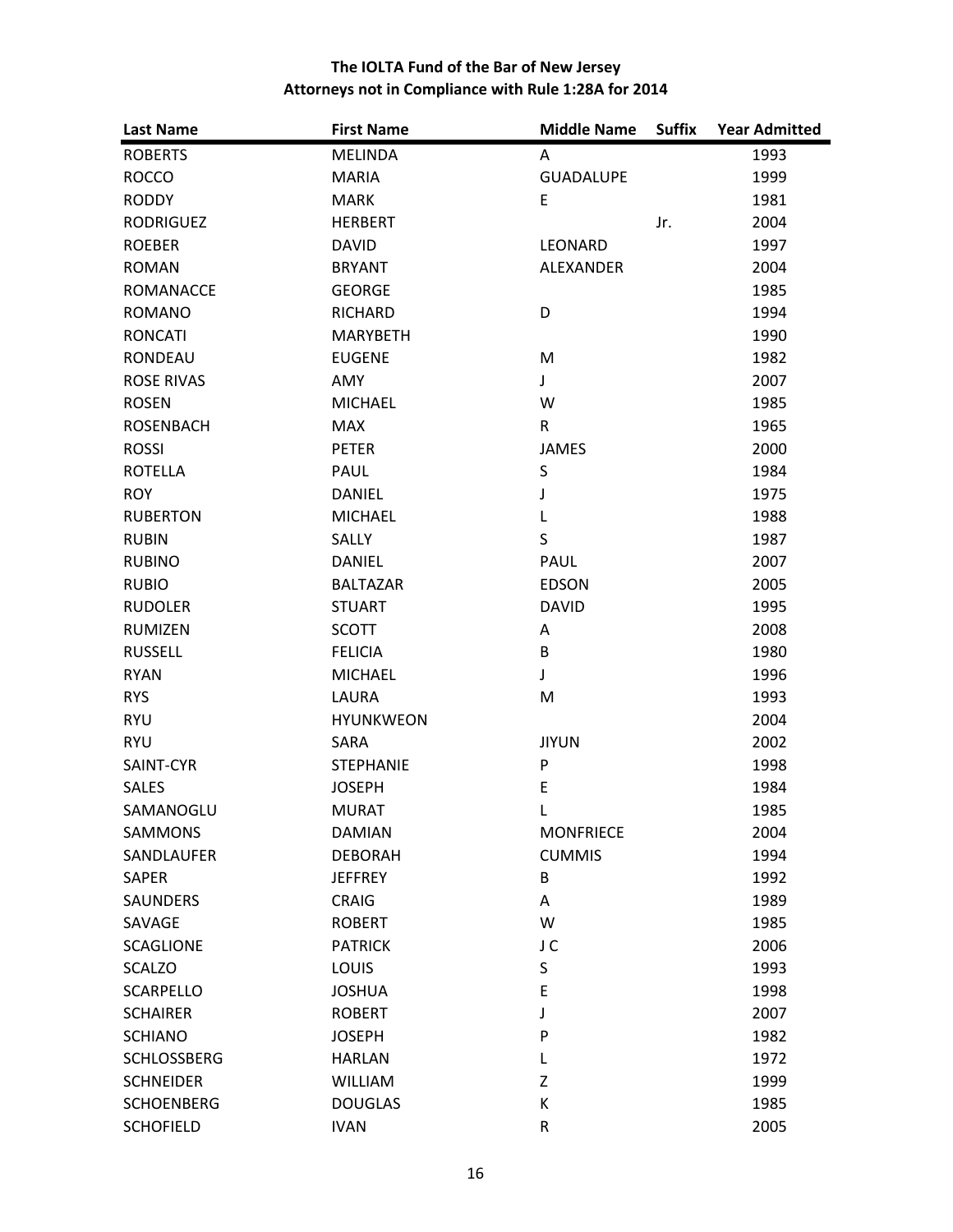| <b>Last Name</b>   | <b>First Name</b> | <b>Middle Name</b> | <b>Suffix</b>  | <b>Year Admitted</b> |
|--------------------|-------------------|--------------------|----------------|----------------------|
| <b>SCHROECK</b>    | <b>BONNIE</b>     | Α                  |                | 1989                 |
| <b>SCHUSTER</b>    | <b>JOHN</b>       | L                  | $\mathbf{III}$ | 1973                 |
| <b>SCHWARTZ</b>    | <b>JOSHUA</b>     | M                  |                | 2010                 |
| SCHWARTZMAN        | <b>HOWARD</b>     | K                  |                | 1975                 |
| <b>SCIARRA</b>     | <b>MICHAEL</b>    | J                  |                | 1981                 |
| <b>SCOTT</b>       | <b>COLIN</b>      | B                  |                | 1996                 |
| <b>SCUPP</b>       | <b>GERALD</b>     | $\mathsf F$        |                | 1988                 |
| <b>SCURTI</b>      | KIMBERLY          | <b>ANN</b>         |                | 1997                 |
| <b>SEA</b>         | <b>FRANCIS</b>    | Α                  |                | 1989                 |
| <b>SEELIG</b>      | <b>JACK</b>       | L                  |                | 1972                 |
| SEGAN              | SAUL              | H                  |                | 1973                 |
| <b>SEKULA</b>      | <b>JOSEPH</b>     | C                  |                | 1992                 |
| <b>SEKULA</b>      | <b>JOSEPH</b>     | G                  |                | 1973                 |
| SELIGMAN           | <b>JONATHAN</b>   | $\sf S$            |                | 2002                 |
| <b>SENDZIK</b>     | JAY               | $\mathsf{C}$       |                | 1977                 |
| <b>SEPE</b>        | <b>MICHAEL</b>    | <b>JOSEPH</b>      |                | 1995                 |
| <b>SERI</b>        | <b>GNOLEBA</b>    | <b>REMY</b>        |                | 2001                 |
| <b>SEXTON</b>      | <b>SEAN</b>       | $\mathsf{R}$       |                | 2004                 |
| <b>SHAFRAN</b>     | <b>PETER</b>      | W                  |                | 1990                 |
| SHAH               | <b>RUPALI</b>     | <b>PATEL</b>       |                | 2005                 |
| <b>SHAH</b>        | SAGAR             | V                  |                | 2008                 |
| <b>SHAMIE</b>      | AIMEE             | ZIMMERMAN          |                | 2001                 |
| <b>SHANKER</b>     | <b>MICHAEL</b>    | L                  |                | 1991                 |
| <b>SHEIKH</b>      | <b>UMAR</b>       | AMJAD              |                | 2000                 |
| <b>SHTEYMAN</b>    | <b>ZORY</b>       |                    |                | 2006                 |
| <b>SHTINDLER</b>   | YANA              |                    |                | 2000                 |
| <b>SHUPACK</b>     | <b>JEFFREY</b>    | S                  |                | 1994                 |
| <b>SILVERSTEIN</b> | <b>ALAN</b>       | $\mathsf{R}$       |                | 2007                 |
| <b>SIMMONS</b>     | <b>HOWARD</b>     | D                  |                | 1991                 |
| <b>SIMPKINS</b>    | <b>DARRYL</b>     | W                  |                | 1984                 |
| <b>SIMPKINS</b>    | <b>PAULA</b>      | H                  |                | 1991                 |
| <b>SINGH</b>       | <b>CHANDER</b>    | ${\sf P}$          |                | 2001                 |
| <b>SKLAW</b>       | <b>LAURENCE</b>   | M                  |                | 1988                 |
| <b>SLAKAS</b>      | <b>KEVIN</b>      | D                  |                | 1987                 |
| <b>SLEZAK</b>      | <b>SCOTT</b>      | ANDREW             |                | 2001                 |
| <b>SLUTSKER</b>    | <b>DAVID</b>      | Α                  |                | 1988                 |
| SMALL              | <b>JOSEPH</b>     | <b>AUGUSTINE</b>   | Jr.            | 1999                 |
| <b>SMITH</b>       | ANDREW            | <b>MARSHAL</b>     |                | 1996                 |
| <b>SMITH</b>       | <b>HOWARD</b>     | W                  |                | 1974                 |
| <b>SMITH</b>       | <b>JOHN</b>       | $\mathsf{C}$       | Jr.            | 1990                 |
| <b>SMITH</b>       | <b>MARTIN</b>     | <b>BARRY</b>       |                | 1996                 |
| SNYDER             | <b>STEVEN</b>     | <b>ROY</b>         |                | 2003                 |
| <b>SOHMER</b>      | <b>STEPHEN</b>    | <b>MICHAEL</b>     |                | 1995                 |
| SOKLOVE            | <b>YVETTE</b>     | <b>TINA</b>        |                | 2012                 |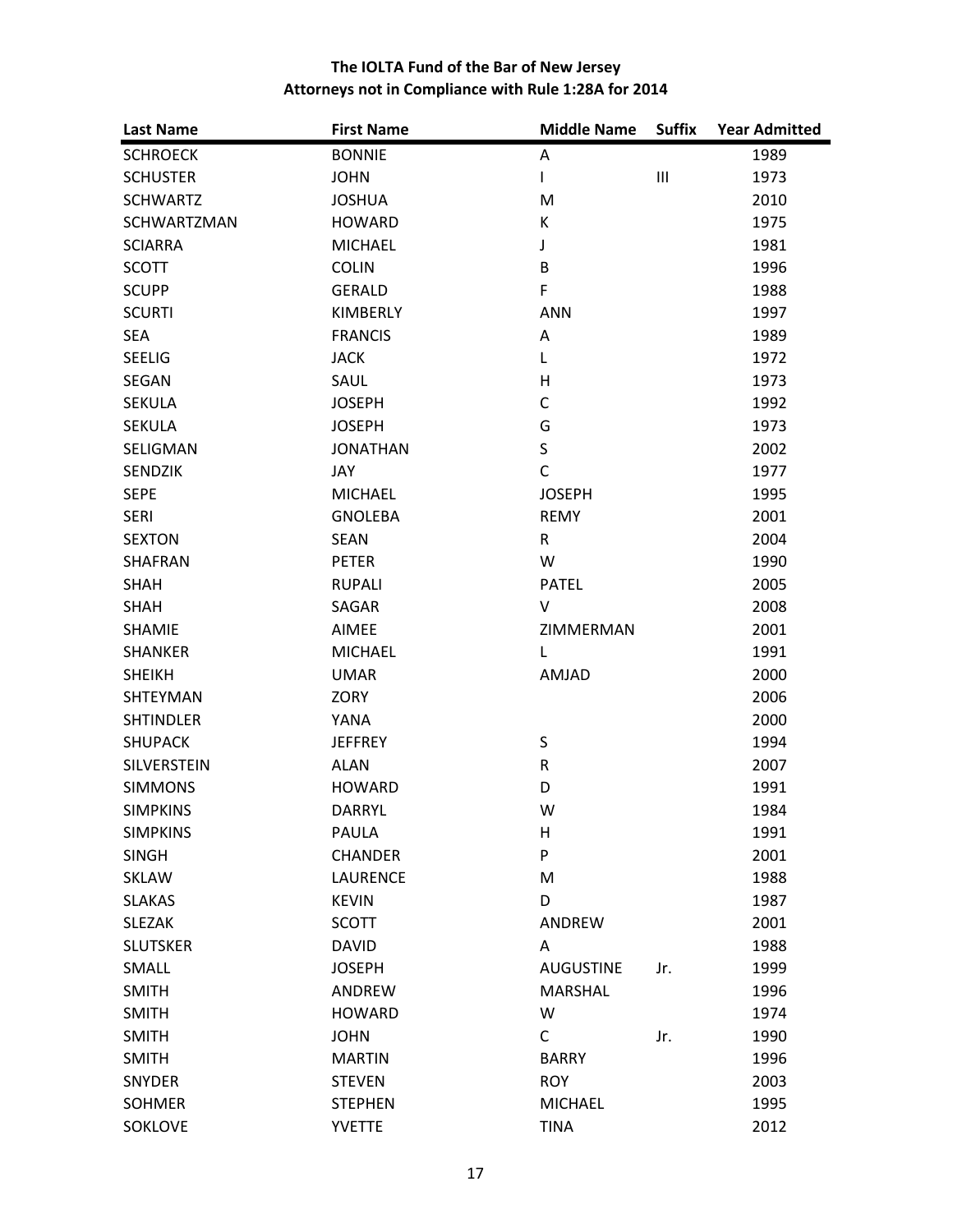| <b>Last Name</b>        | <b>First Name</b> | <b>Middle Name</b> | <b>Suffix</b> | <b>Year Admitted</b> |
|-------------------------|-------------------|--------------------|---------------|----------------------|
| <b>SOLEK</b>            | <b>URSULA</b>     | L                  |               | 1975                 |
| SOLOW                   | <b>ADAM</b>       | M                  |               | 2006                 |
| SONA                    | <b>STEVEN</b>     | ${\sf P}$          |               | 1989                 |
| <b>SPRINGER</b>         | <b>EMILY</b>      | J                  |               | 1999                 |
| <b>ST LOUIS-VINCENT</b> | <b>RACHELLE</b>   | $\mathsf{N}$       |               | 2002                 |
| <b>STAGLIANO</b>        | <b>GREGORY</b>    | G                  |               | 1981                 |
| <b>STARICK</b>          | PAUL              | H                  |               | 1988                 |
| <b>STASIUK</b>          | <b>GEORGE</b>     | $\mathsf{P}$       |               | 1989                 |
| <b>STEEL</b>            | <b>DONALD</b>     | B                  |               | 1973                 |
| <b>STERN</b>            | <b>MARK</b>       |                    |               | 2006                 |
| <b>STEWART</b>          | <b>CRYSTAL</b>    | <b>THERESA</b>     |               | 2005                 |
| <b>STINGO</b>           | <b>ROSE</b>       | Τ                  |               | 1993                 |
| <b>STRAUSS</b>          | <b>MICHAEL</b>    | $\mathsf R$        |               | 1989                 |
| <b>STRAZZA</b>          | <b>WILLIAM</b>    |                    |               | 1992                 |
| <b>STUTMAN</b>          | <b>DANA</b>       | <b>MAUREEN</b>     |               | 1995                 |
| SULMAN                  | <b>DANIEL</b>     | <b>ROBERT</b>      |               | 2000                 |
| <b>SUMNER</b>           | <b>ALFRED</b>     | W                  |               | 1988                 |
| <b>SWAALEY</b>          | <b>MICHAEL</b>    |                    |               | 1981                 |
| SWEENEY                 | <b>JOHN</b>       | L                  |               | 1990                 |
| <b>TABOADA</b>          | JOSEPH,           | J                  | Jr.           | 1974                 |
| <b>TANENBAUM</b>        | <b>TZVI</b>       | $\sf S$            |               | 2009                 |
| <b>TANSKI</b>           | <b>ANTHONY</b>    | К                  |               | 1980                 |
| <b>TARVER</b>           | <b>ROBERT</b>     | L                  | Jr.           | 1987                 |
| TEITELBAUM              | <b>EDWARD</b>     | M                  |               | 1990                 |
| <b>TENENBAUM</b>        | <b>HARLAN</b>     | S                  |               | 1994                 |
| <b>TENENBAUM</b>        | <b>JONATHAN</b>   | D                  |               | 2005                 |
| <b>TERRELL</b>          | <b>SHARON</b>     | $\sf S$            |               | 1986                 |
| <b>THOMAS</b>           | <b>DAVID</b>      | $\mathsf E$        |               | 1978                 |
| <b>THOMAS</b>           | <b>JEFFEY</b>     | ${\sf R}$          |               | 2003                 |
| <b>THOMAS</b>           | <b>JOHN</b>       | $\mathsf F$        | Jr.           | 1995                 |
| <b>THOMPSON</b>         | ADAM              | M                  |               | 1991                 |
| <b>THOMPSON</b>         | <b>JOHN</b>       | ${\sf R}$          |               | 2001                 |
| TIMM                    | <b>SHARON</b>     | <b>GILBERT</b>     |               | 1996                 |
| <b>TIMOSHENKO</b>       | <b>VICTOR</b>     |                    |               | 1992                 |
| <b>TOBOLSKY</b>         | <b>FRANK</b>      | $\mathsf{N}$       |               | 1987                 |
| <b>TOPPER</b>           | <b>ELLIOT</b>     | $\mathsf F$        |               | 1971                 |
| <b>TRAENDLY</b>         | <b>DEBRA</b>      | J                  |               | 1992                 |
| <b>TRAN</b>             | <b>JENNIFER</b>   | <b>CHEN</b>        |               | 2009                 |
| <b>TRATNER</b>          | <b>DOV</b>        | B                  |               | 2011                 |
| <b>TROGANI</b>          | <b>GUY</b>        | W                  |               | 2001                 |
| <b>TRUESDALE</b>        | <b>WALLACE</b>    | <b>JAMES</b>       |               | 1998                 |
| <b>TUCKER</b>           | <b>COREY</b>      |                    |               | 1996                 |
| <b>TUCKER</b>           | <b>NAVDEEP</b>    | <b>KAUR</b>        |               | 2009                 |
| <b>TUCKER</b>           | <b>WINSTON</b>    | D                  |               | 1991                 |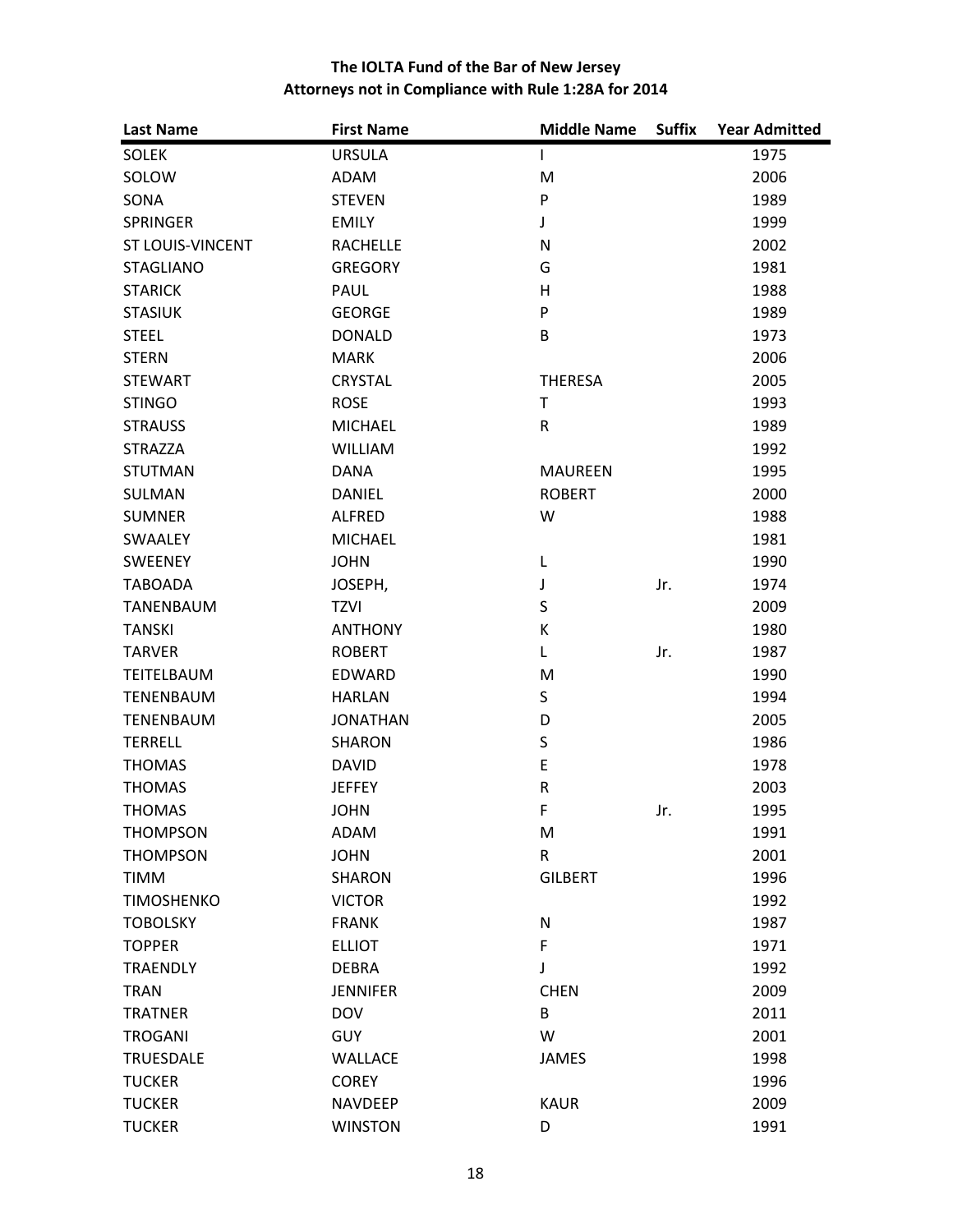| <b>Last Name</b>  | <b>First Name</b>  | <b>Middle Name</b><br><b>Suffix</b> | <b>Year Admitted</b> |
|-------------------|--------------------|-------------------------------------|----------------------|
| <b>TURANO</b>     | <b>JOSEPH</b>      | D                                   | 2009                 |
| <b>UNGER</b>      | <b>NEAL</b>        | M                                   | 1983                 |
| <b>USHER</b>      | <b>MIKHAIL</b>     |                                     | 2011                 |
| <b>VALENTIN</b>   | <b>MASIEL</b>      |                                     | 2004                 |
| VALLA             | SAMUEL             | <b>MAURICE</b>                      | 1999                 |
| VARSALONA         | <b>PETER</b>       | J                                   | 1981                 |
| VASSALLO          | CAROL              | L                                   | 2010                 |
| VAUGHN            | YASMIN             | M                                   | 1983                 |
| <b>VELTER</b>     | <b>FELIX</b>       |                                     | 2007                 |
| <b>VENTURI</b>    | <b>JACK</b>        | J                                   | 1975                 |
| <b>VENTURI</b>    | <b>TERENCE</b>     | $\sf S$                             | 1995                 |
| <b>VERCHICK</b>   | <b>MICHELE</b>     | $\mathsf{C}$                        | 1986                 |
| <b>VILLARI</b>    | <b>AUREL</b>       | Α                                   | 1970                 |
| <b>VIRDONE</b>    | <b>JOHN</b>        | M                                   | 1994                 |
| <b>WALL</b>       | <b>CHRISTOPHER</b> | <b>MATTHEW</b>                      | 2000                 |
| WALLACE           | <b>TED</b>         |                                     | 2011                 |
| <b>WALLS</b>      | <b>CHRISTOPHER</b> | J                                   | 1992                 |
| <b>WANG</b>       | <b>HELEN</b>       | ${\sf N}$                           | 1991                 |
| WARREN            | <b>MELVIN</b>      | W                                   | 1976                 |
| WASSMER           | <b>DANIEL</b>      | <b>SCOTT</b>                        | 1998                 |
| <b>WATKINS</b>    | <b>DAVID</b>       | <b>MICHAEL</b>                      | 1977                 |
| WEINER            | <b>IRA</b>         | E                                   | 1981                 |
| WEINGART          | <b>GERALD</b>      | H                                   | 1970                 |
| WEINGRAM          | EDWARD             | ${\sf R}$                           | 1969                 |
| WEINSTEIN         | ANDREW             | J                                   | 1984                 |
| <b>WEISS</b>      | <b>TARYN</b>       | Г                                   | 2009                 |
| <b>WEITZMAN</b>   | <b>RICHARD</b>     | JAY                                 | 1995                 |
| WENGER            | <b>BARRY</b>       | <b>DOV</b>                          | 1999                 |
| <b>WERTALIK</b>   | <b>ROBERT</b>      | J                                   | 1981                 |
| <b>WHITE</b>      | <b>REGINALD</b>    | $\mathsf F$                         | 1986                 |
| <b>WICKMAN</b>    | <b>VICTORIA</b>    |                                     | 2001                 |
| <b>WIENER</b>     | <b>MYLES</b>       | J                                   | 1982                 |
| <b>WILEY</b>      | JAMES              | $\mathsf F$                         | 1982                 |
| <b>WILLIAMS</b>   | <b>HEATHER</b>     | M                                   | 2009                 |
| <b>WILLIAMS</b>   | <b>RASHAAN</b>     | <b>SHARIF</b>                       | 2004                 |
| <b>WILLIAMSON</b> | <b>DANIEL</b>      | Α                                   | 1975                 |
| <b>WILLIAMSON</b> | <b>THOMAS</b>      | D                                   | 1976                 |
| <b>WILTON</b>     | <b>DANIEL</b>      | Α                                   | 1981                 |
| <b>WINTER</b>     | <b>ROBERT</b>      | $\mathsf T$                         | 1969                 |
| <b>WISE</b>       | <b>DAVID</b>       | M                                   | 1995                 |
| <b>WITTS</b>      | <b>VENYCKLES</b>   | <b>AMANDA</b>                       | 2010                 |
| <b>WOITKOWSKI</b> | <b>MATTHEW</b>     | <b>WILLIAM</b>                      | 1995                 |
| <b>WOLF</b>       | <b>DAVID</b>       | W                                   | 1989                 |
| <b>WOLINSKY</b>   | <b>ALLEN</b>       | <b>ARTHUR</b>                       | 1997                 |